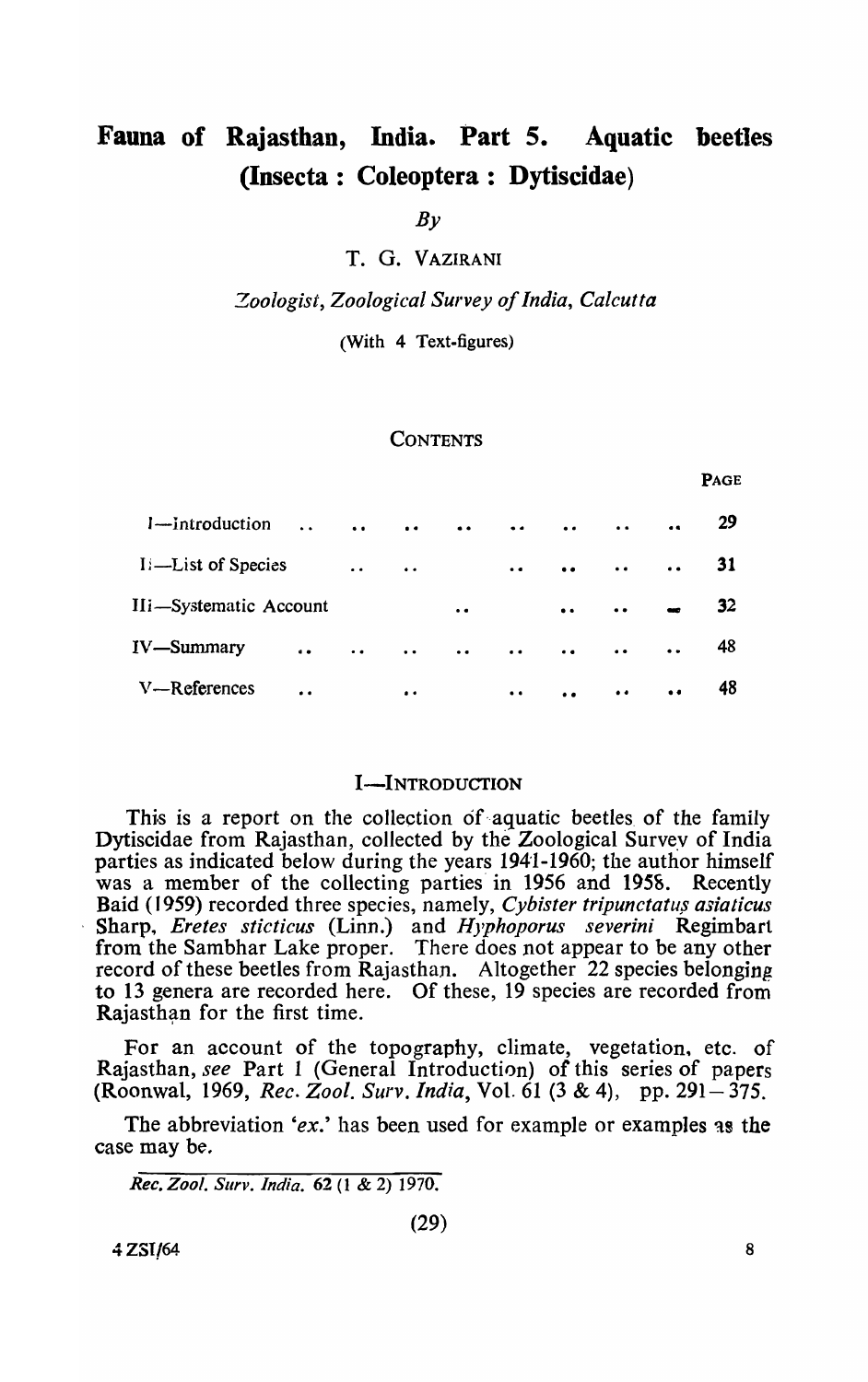1 anl grateful to Dr. M. L. Roonwal, Director, Zoological Survey of India, for giving me an opportunity to study the above collections and for his valuable suggestions. My sincere thanks are also due to Dr. A. P. Kapur for his kind encouragement and to my senior colleague Shri K. S. Pradhan for his valuable help in the preparation of the manuscript.

The present account is based on the following collections (Text-fig. 1.) :—

| Places visited                                                                                                   | Name of Collector and<br>Year of Collection       |  |  |
|------------------------------------------------------------------------------------------------------------------|---------------------------------------------------|--|--|
| 1. Udaipur and Dungarpur State (Chittorgarh,<br>Barapal, Dungar)                                                 | B. N. Chopra and M. L. Roon-<br>wal (Oct., 1941). |  |  |
| 2. Udaipur, Sirohi and Palanpur States (Mavli, K. S. Pradhan, (Feb.-Mar.,<br>Phulad, Mount Abu, Deesa, Palanpur) | 1948).                                            |  |  |
| 3. Sambhar Lake, Nawa, Nasirabad, Pali, Merta city Z. S. I. Party (B. Biswas and                                 | T. G. Vazirani) (Nov.-Dec<br>1956).               |  |  |
| 4. Sambhar Lake, within a radius of 16 Km. (ten<br>miles) (Nawa, Jhapog, Phulera, Bahadurpur,                    | T. G. Vazirani (Jan.-June, 1958).                 |  |  |

*S.* Sikar District (Rampura, Singaran, Gangara, J. S. Bhatti (Nov., 1960). Malosi, Rashidpura, Dasaki Dhani, Charaubos, Piparali, Choklakabos).



TEXT FIG. 1.—Map of Rajasthan, showing the collecting localities for Dytiscid beetles.

Koni)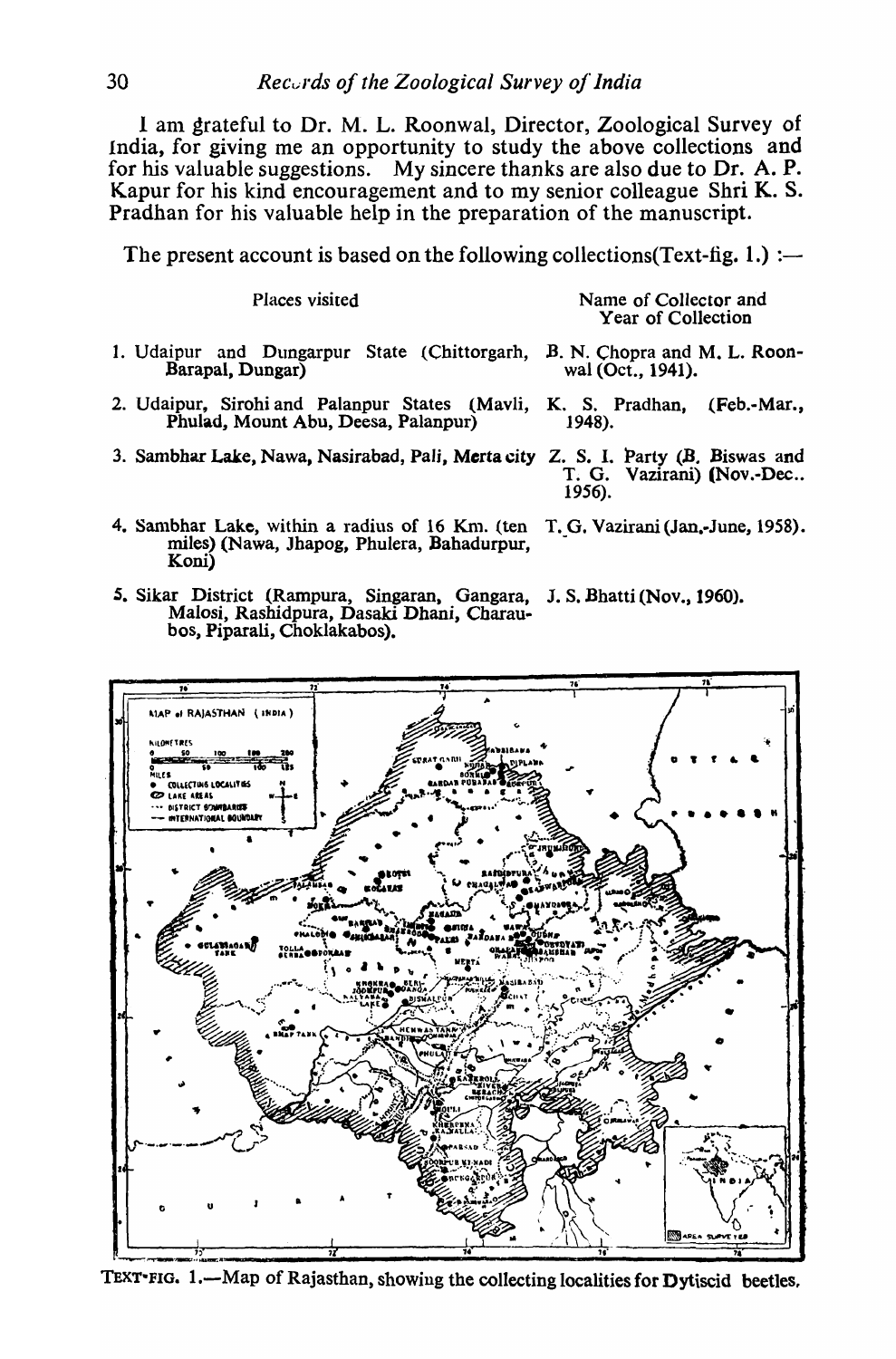## T G. V AZIRANI : *Fauna of Rcijasthan (Coleoptera,* <sup>31</sup> *Dytiscidae)*

## II-LIST OF SPECIES

The following species are known from Rajasthan and are discussed in this paper.

## Family DYTISCIDAE

## Subfamily (i) *NOTERINAE*

1. Canthydrus laetabilis (Walker)

## Subfamily (ii) *LACCOPHILINAE*

- 2. Laccophilus chinensis inefficiens Walker
- *3. L. parvulus* Aube
- 4. *L.flexuosus* Aube
- *5. L. sharpi* Regimbart

## Subfamily (iii) *HY DROPORlNAE*

- 6. *Hyphydrus flavicans* Regimbart
- 7. Herophydrus musicus (Klug)
- *8. Hydrovatus confertus* Sharp
- 9. *Guignotus flammulatus* (Sharp)
- 10. G. *inconstans* (Regimbart)
- 11. G. *pendjabensis* Guignot
- 12. G. *pusillus* (Fabricius)
- *13. Hyphoporus severni* Regimbart
- 14. H. kempi Gschwendtner
- *15. H. nilghiricus* Regimbart

## Subfamily (iv) *COLYMBETINAE*

16. *Rhantus taprobanicus* Sharp

## Subfamily (v) DYTISCIANE

- 17. *Eretes sticticus* (Linnaeus)
- 18. Hydaticus fabricii Macleay
- *19. H. luczonicus* Aube
- *20. Rhantaticus congestus* (KIug)
- *21. Sandracottus dejeani* (Aube)
- **22. Cybister tripunctatus asiaticus Sharp 68. Cybister tripunctatus asiaticus Sharp 68. Cybister 68. A**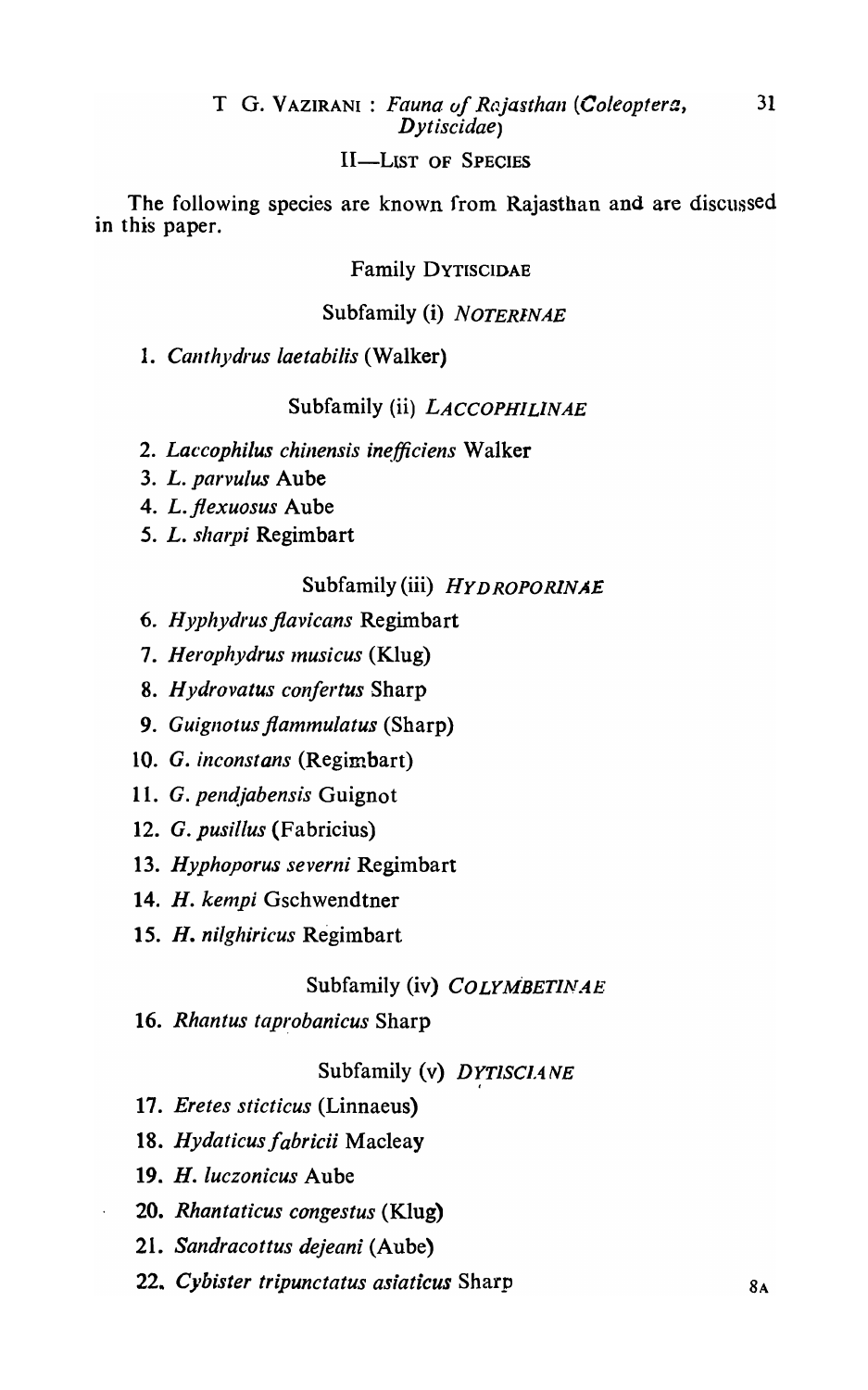## III-SYSTEMATIC ACCOUNT

## *Key to subfalnilies of fanlily Dytiscidae*

| 1. Scutellum invisible                                                                                                                                         | $\overline{2}$ |
|----------------------------------------------------------------------------------------------------------------------------------------------------------------|----------------|
| Scutellum visible                                                                                                                                              | 4              |
| 2. Fourth segment of the pro-and meso-tarsi much redu-<br>ced, hardly visible. Prosternal process arched and<br>oblique                                        | Hydroporinae   |
| Fourth segment of the pro-and meso-tarsi not reduced,<br>subequal to the third tarsal segment. Prosternal<br>process straight, occasionally a little depressed | 3              |
| 3. Posterior legs with two tarsal claws of equal length;<br>sides of the pronotum rebordered                                                                   | Noterinae      |
| Posterior legs with a single (thick) tarsal claw; sides of<br>the pronotum not rebordered                                                                      | Laccophilinae  |
| 4. Anterior border of the eyes excised; three basal seg-<br>ments of the pro-tarsi enlarged but not forming a<br>large pallette                                | Colymbetinae   |
| Anterior border of the eyes not excised; three basal<br>segments of the pro-tarsi enlarged into rounded,<br>oval or sub-triangular pallette                    | iscinae        |
|                                                                                                                                                                |                |

## Subfamily *NOTERINAE*

## *Key to the tribes and Indian genera*

| 1. No curved spurs on the apex of the pro-tibiae.<br>$\bullet$                                      | Notomicrini (Hydrocoptus)   |
|-----------------------------------------------------------------------------------------------------|-----------------------------|
| Curved spurs on the apex of the pro-tibiae present                                                  | 2                           |
| 2. Prosternal process rounded behind; meta-femora usu-<br>ally vithout ciliae                       | Noterini ( <i>Neterus</i> ) |
| Prosternal process truncate behind; meta-femora with<br>iorg ciliae; meta-coxal cavities contiguous | 3 Hydrocant iini            |
| 3. Prosternal proces s very broad; meta-tibiae also very<br>broad, size 4-7mm.                      | Hydrocanthus                |
| <b>Prosternal process moderately broad</b> ; meta-tibiae rather<br>slender; size less than 4 mm.    | Canthydrus                  |

## Genus 1. Canthydrus

## 1. Canthydrus laetabilis (Walker)

- 1858. Hydroporus laetabilis Walker, *Ann. Mag. nat. Hist.*, London, 2(3). p.205.
- 1920. *Canthydrus' aetabilis*: Zimmermann, Coleopt. Catal. Junk., Berlin. 4, p. 11.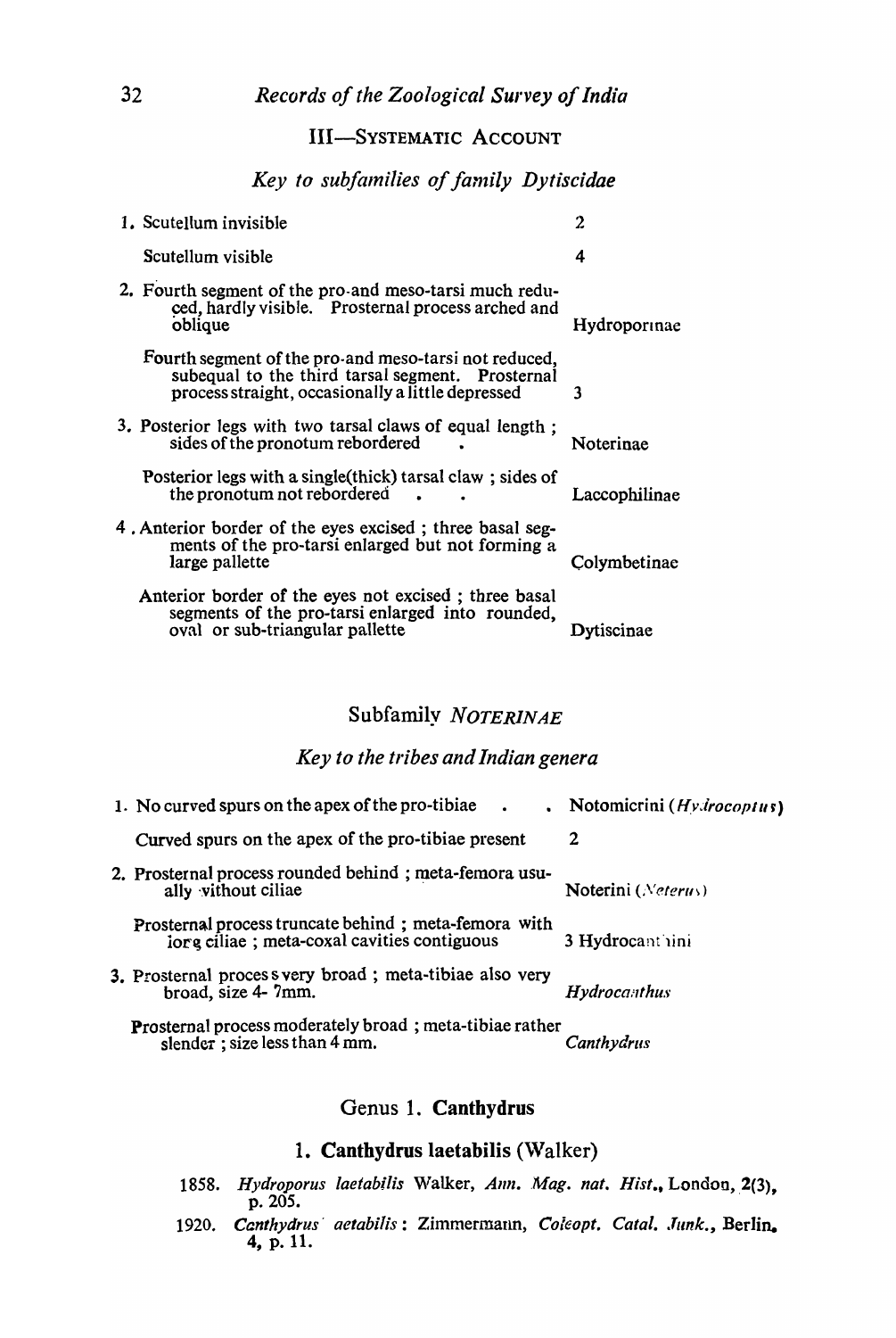T. G. VAZIRANI: *Fauna of Rajasthan (Coleoptera, Dytiscidae*) 33

*Material.*-39 ex. as follows :-Nasirabad, 28. xi. 1956, 1 ex. ; Pali 6. xii. 1956, Stn. 20, 20 ex. ; Bahadurpur, 27. iv. 1958, 2 ex. ; Sambhar Lake, 28. iii. 1958,  $6$  ex.; 27. iv. 1958,  $2$  ex.; On road to Naraina from Sambhar Lake, 23. iii. 1958, 7 ex.

*Remarks.*-The species has been previously recorded in India from Madras, Konbir and Mandar (Bihar) and also from Ceylon (Colombo) and Burma. It generally occurs along with C. *luctuosus* (Aube).

## Subfanlily *LACCOPHILINAE*

#### *Key to the Indian Genera*

1. Prosternal process simple; posterior angles of the pronotum not directed backwards . *Laccophillis* 

Prosternal process tridentate; posterior angles of the pronotum acute, directed backwards and closely fitting the elytra **1988 Contract Contract Contract Contract Contract Contract Contract Contract Contract Contract Contract Contract Contract Contract Contract Contract Contract Contract Contract Contract Contract Contract** 

## Genus 2. Laccophilus

#### *Key to the species knolvnfrom Rajasthan*

| <b>1.</b> Elytral markings consisting of small irrotations in the<br>form of checker board; sub-basal fascia of the<br>elytra with six pallid radiating lines towards the base <i>chinensis ineffictens</i> |           |
|-------------------------------------------------------------------------------------------------------------------------------------------------------------------------------------------------------------|-----------|
| Elytral markings consisting of longitudinal undulating<br>lines                                                                                                                                             | 2         |
| <b>2.</b> Elytral markings flexuosus, excessively irregular cover-<br>ing the whole surface, except the lateral margins                                                                                     | flexuosus |
| Elytral markings with zig-zag double clear lines, some<br>times becoming thick and coalescent                                                                                                               | 3         |
| 3. Elytra with zig-zag double lines, markings generally<br>thick and coalescent ; penis as seen in fig. $1a$                                                                                                | parvulus  |
| Elytra with zig-zag lines not coalescent ; penis as seenin<br>fig. $1b$                                                                                                                                     | sharpi    |

### 2. Laccophilus chinensis inefficiens Walker

#### $(Text-fig. 2d)$

- 1858. *Laccophilus chinensis Boheman, K. Sv. Fregatten Eugenies Resa, ... Zoologi,* 1, Insecta, Stockholm, 2, p. 21.
- 1859. Laccophilus inefficiens Walker, *Ann. Mag. nat. Hist., London, 3(3),* p.51.
- 1920. Laccophilus chinensis var. *inefficiens: Zimmermann, Coelopt. Catal*, *Junk,* Berlin, 4, p. 17.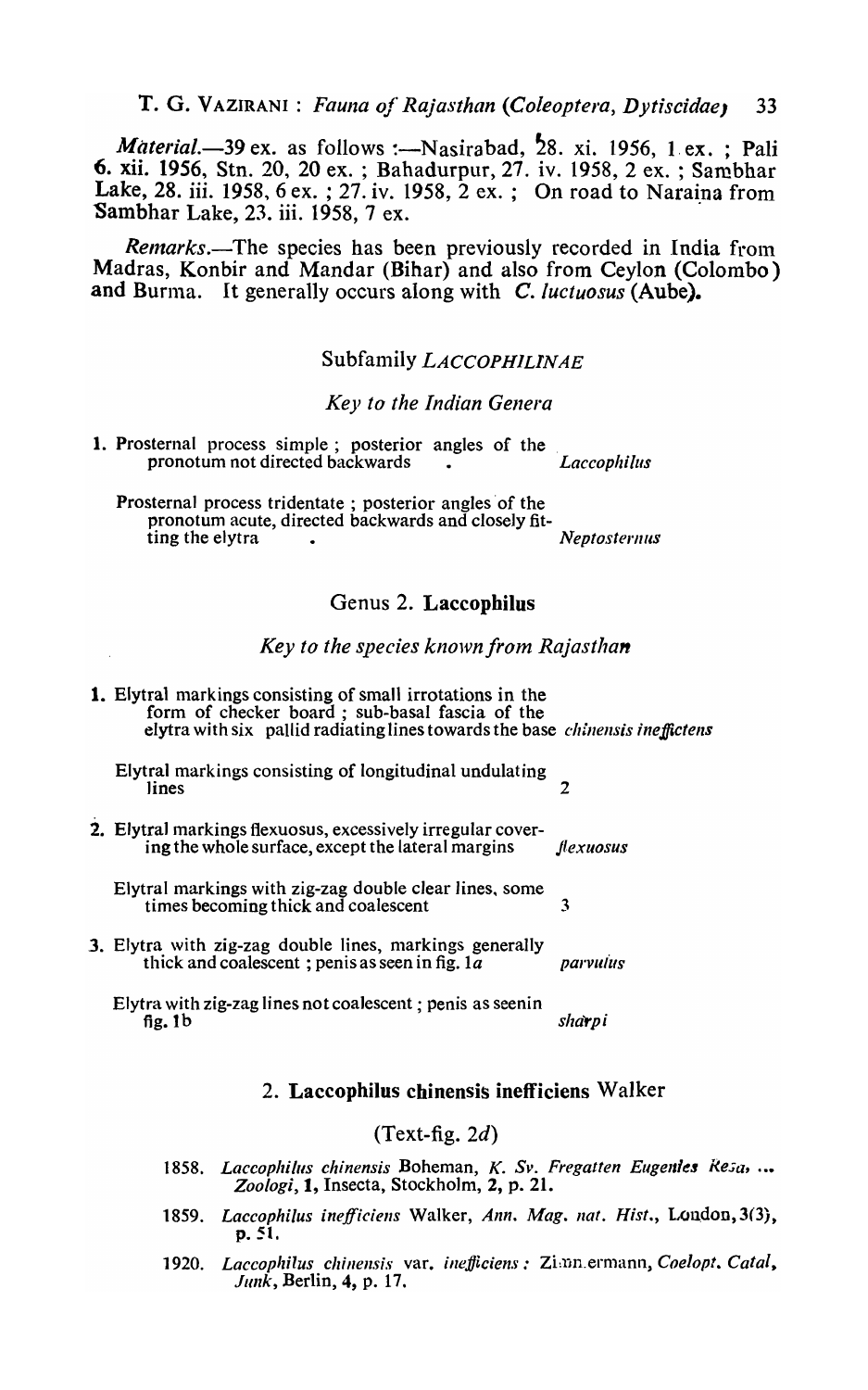*Material.*-3 ex. as foNows :--Pali, 6. xii. 1956, stn. 20, 1 ex. ; Nawa, 15. xi. 1956, 2 ex.

*Remarks.—L. inefficiens* was described by Walker *(t.c.)* from Ceylon. Regimbert (1899) considered it to be a variety of L. *chinensis* (typelocality: China). The nominotypical form has so far been recorded only from China and the var. *inefficiens* is confined to Ceylon, India and Burma. L. *ineffiiciens* is considered here as a subspecies on the basis of geographical isolation from the nominotypical form. The penis is figured here (Text-fig. 2d). In India it has been previously recorded from Mandar and Konbir (Bihar) and the Ghats.

## 3. Laccophilus parvulus Aube

#### (Text-fig.  $2a$ )

- *1838. Laccophilus parvulus* Aube, *in* Dejean's *Species Coleopteres,* Paris,. 6, p. 429.
- 1920. Laccophilus parvulus: Zimmermann, Coleopt. Catal. Junk, Berlin, 4, p. 24.

*Material.*-35 ex. as follows :- Pati, 6. xii. 1956, 4 ex. ; Nawa, 15. xi. 1956, 20 ex. ; Sikar Dist., 8. xi. 1956, 1 ex.; Sikar Dist., 13. xi. 1960; 3 ex. ; Sikar Dist., 13. xi. 1960,1 ex. ; Sambhar Lake, Gudha, 30. i. 1958, 2 ex. ; Nasirabad, 28. xi. 1956, 4 ex.

*Remarks.*-The species was originally described from Sumatra and is very variable in the character of the elytral markings. The penis. (Text-fig. 2a), however, affords a more reliable character for identification. It is widely distributed in Ceylon, India, Burma, Thailand, Sumatra,. Malaya (Singapore), Cochin-China, Annam and Celebes. In India it has been recorded from Pondicherry, Tetara, Mandar and Konbir.

#### 4. Laccophilus flexuosus Aube

(Text-fig.  $2c$ )

- *183'3. Laccophilus f/exuosus* Aube, in Dejean's *Species Cloeopteres,* 6, p. 430.
- 1920. Laccophilus flexuosus : Zimmermenn, Coleopt. Catal. Junk, Berlin, 4, p. 18.
- 1959. *Laccophilus flexuosus:* Guignot, *Bull. mens. Soc. Linn., Lyon*, Lyon, 28, p. 11.

*Material.*-49 ex. as follows :-Sambhar Lake, 12. xii. 1956, 5 ex. ; 22. xi. 1956, 5 ex. ; Nasirabad, 28. xi. 1956, 6 ex. ; Pali, 6. xii. 1956, 3 ex. ; Merta City, 26. xii. 1956, 1 ex. ; 27. xii. 1956, 3 ex. ; 28. xii. 1956, 16 ex. ; 31. xii. 1956, 6 ex. ; Phulera, 11. iii. 1958, 1 ex. ; Bahadurpur, 27. iv.<br>1958, 2 ex. ; Gudha, 30. i. 1958, 1 ex.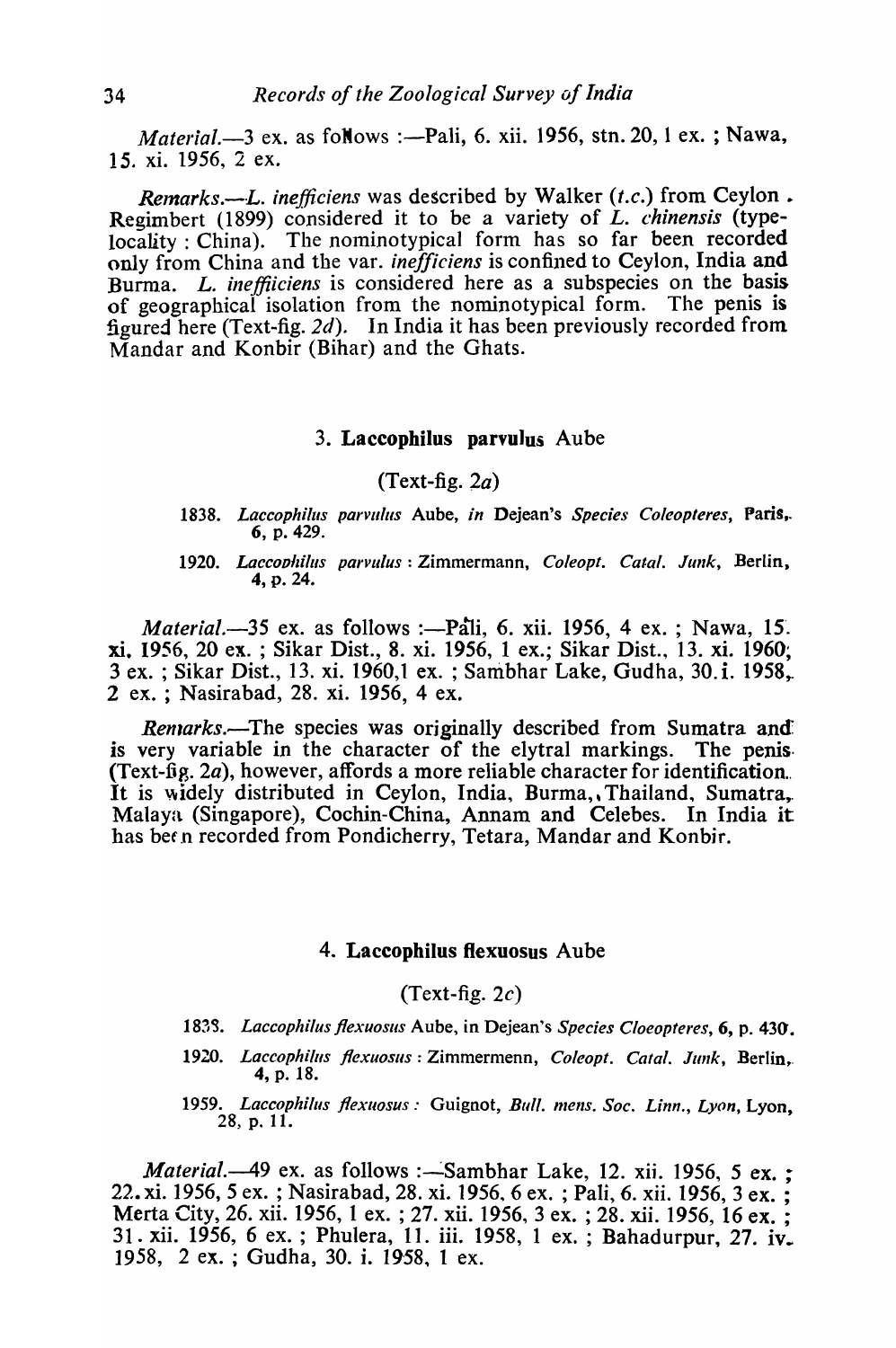## T .. G. VAZIRANI : *Fauna of Rajasthan (Coleoptera, Dytiscidae) 35*

*Remarks.-It* inhabits all places, *viz.,* ponds, tanks, pools, river beds, etc. Its known distribution is, India (Bombay, Konbir, Mandar, Tetara, Mettur Dam); W. Pakistan; Burma. The penis (Text-fig.  $2c$ ) is more evenly curved from the base to the apex than in  $L$ . *parvulus* or  $L$ . *chinensis ine fficiens.* 



TEXT-FIG. 2.—Lateral view of penis of : *(a) Laccophilus parvulus* ; *(b) L, sharpi* ; *(c) L.* flexuosus ; (d) L. chinensis inefficiens, and (e) Rhantaticus congestus (Dorsal view).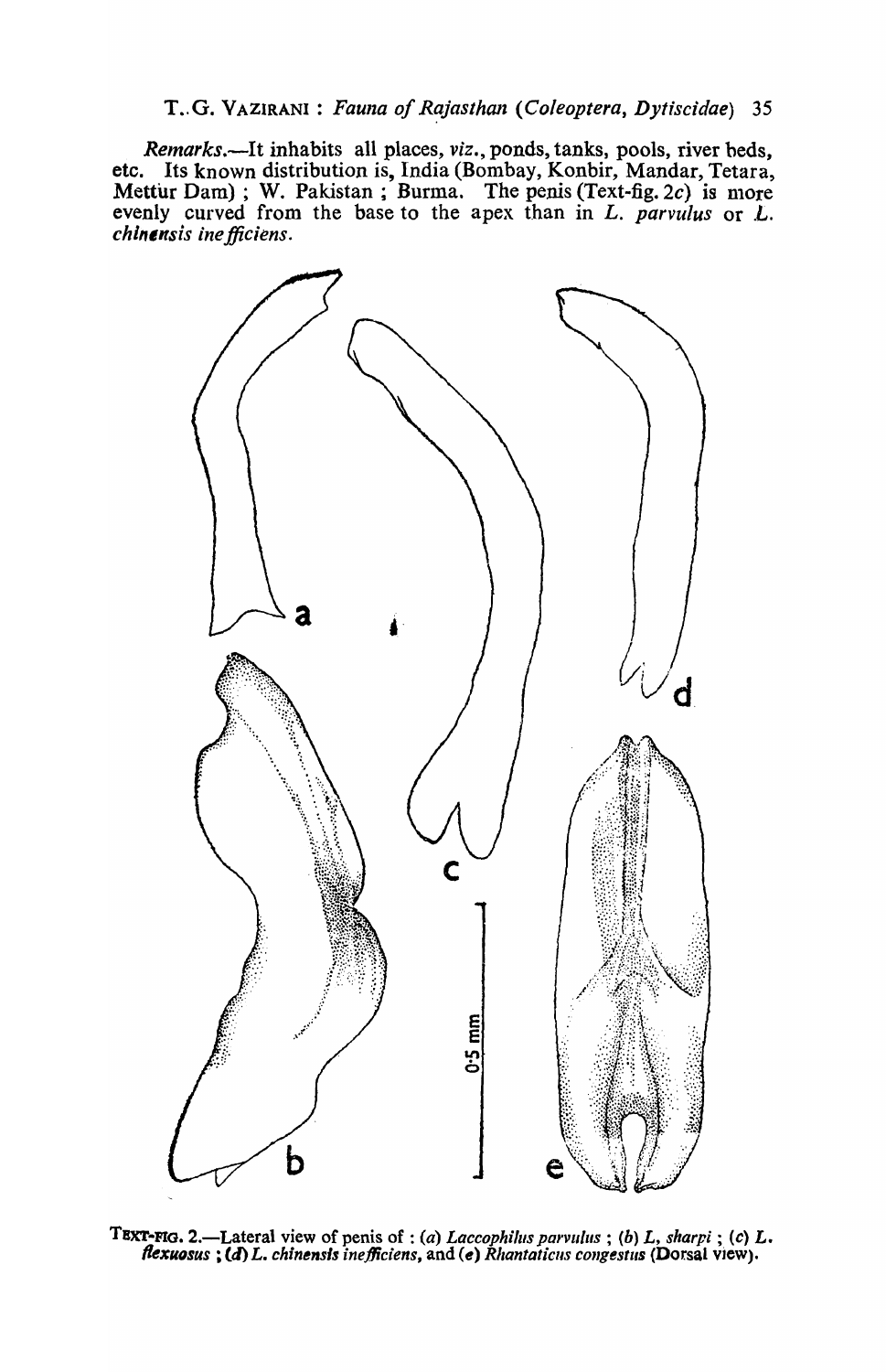### 5. Laccophilus sharpi Regimbart

## $(Text - fig. 2b)$

- 1882. Laccophilus flexuosus Sharp *nec* Aube, *Sci. Trans. R. Dublin Soc.* Dublin, 2, p. 310. (In part.)
- 1889. Laccophilus sharpi Regimbart, *Ann. Soc. ent. Fr.*, Paris, (6)9, p. 151.
- 1920. *Laccophilus sharpi*: Zimmermann, *Coleopt. Catal. Junk.*, Berlin, 4.<br>p. 26.
- 1959. *Laccophilus sharpi*: Guignot, *Bull. mens. Soc. Linn. Lyon. Lyon,* 28, p. 11.

*Material.*-50 ex., as follows :--Sambhar Lake, 12. xi. 1956, 7 'ex. ; 22. xi. 1956, 5 ex. ; Nawa, 15. xi. 1956, 10 ex. ; Nasirabad, 28. xi. 1956, 1 ex. ; Pali, 5. xii. 1956,1 ex. ; 6. xii. 1956,5 ex. ; Merta-city, 31. xii. 1956, 1 ex.; 27. xii. 1956, 1 ex.; Gudha, 30. i. 1958, 2 ex.; Bangadh, -. iii. 1958, 3 ex. ; On road to Naraina from Sambhar Lake, 23. iii. 1958, 1 ex.; Phulera, 11. iii. 1958, 2 ex. ; On road to Dudu from Sambhar Lake, 11. iv. 1958, 5 ex. ; Bahadurpur, 27. vi. 1958, 6 ex.

*Remarks*, -This species is widely distributed in W. Pakistan, India. Burma, China, Cochin-China, Japan, Sumatra, Java, New Guinea and Australia. The elytral markings being quite variable, the structure of the penis (Text-fig. 2b) helps considerably in the identification.

## Subfanlily *HYDROPORINAE*

Key to the tribes and genera known from India

| 1. Prosternal process much deflected from the general<br>direction of the prosternum; protarsi usually with<br>4 segments |                                   |
|---------------------------------------------------------------------------------------------------------------------------|-----------------------------------|
| Prosternal process little deflected from the general<br>direction, protarsi with 5 segments                               | Methlini ( <i>Methles</i> )       |
| 2. Claws of the metatarsi mostly unequal, the external<br>claw nearly invisible                                           | 5 Hyphidrini                      |
| Claws of the metatarsi equal                                                                                              | 3                                 |
| 3. Prosternal process broadened at the apex; sutural<br>angles of the elytra acuminate                                    | Hydrovatini ( <i>Hydrovatus</i> ) |
| Prosternal process not broadened at the apex                                                                              | 4                                 |
| 4. Pronotum marked with a lateru-basal striae on both the<br>sides, pronotal striae generaly continued on the<br>elytra   | 6 Bidessini                       |
| Pronotum not marked with any striae on both the sides                                                                     | 9 Hydroporini                     |
| 5. Prosternal process oblong; size more than 2 mm.                                                                        | <b>Hyphydrus</b>                  |
| Prosternal process lanceolate lobate, the apex rounded,<br>ot acuminate; size apporx. 2 mm.                               | <b>Microdytes</b>                 |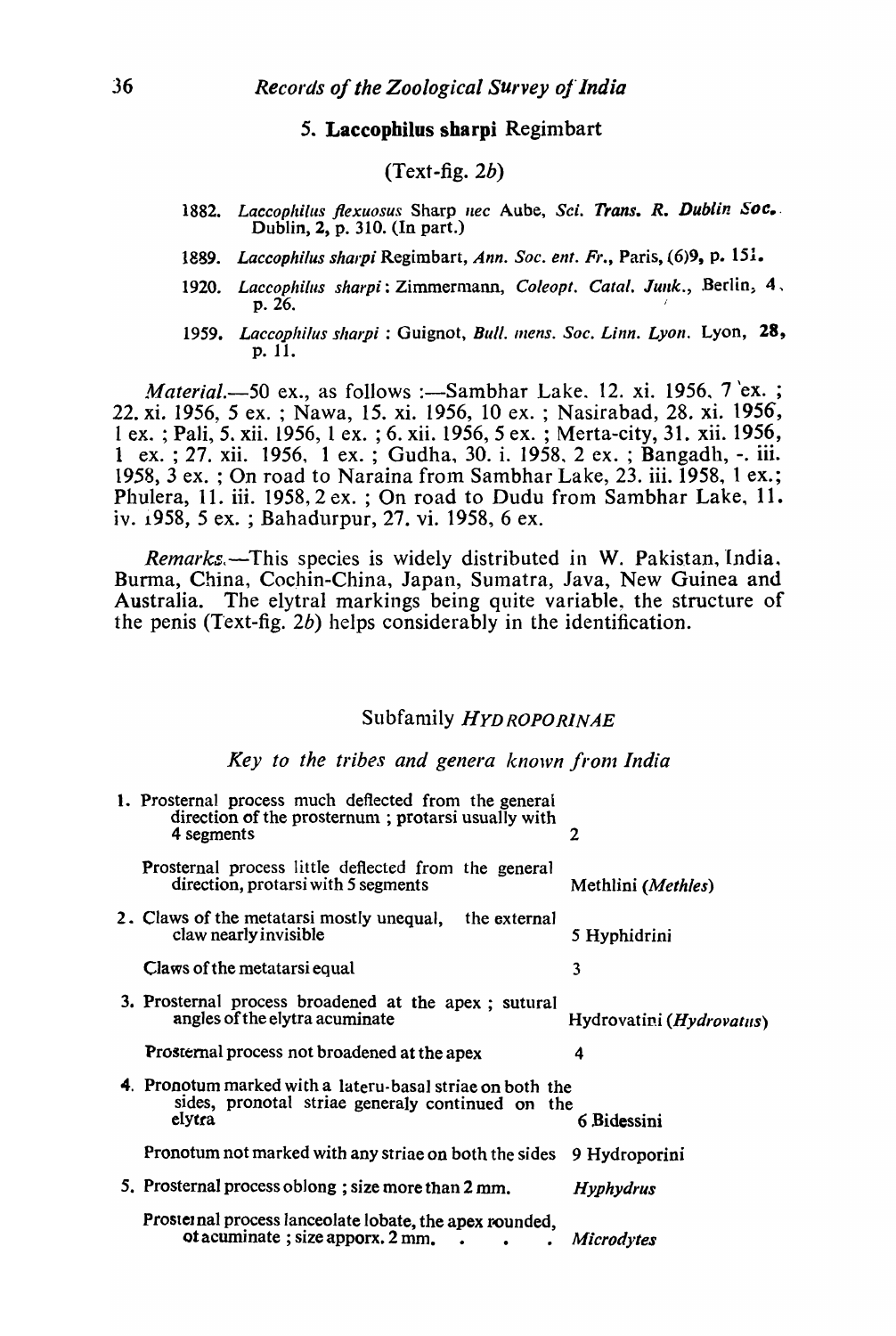T. G. VAZIRANI: *Fauna of Rajasthan (Coleoptera, Dytiscidae) 37* 

| 6. Head with a fine <sup>*</sup> transverse cervical stria                                                                                                                      | 7                 |
|---------------------------------------------------------------------------------------------------------------------------------------------------------------------------------|-------------------|
| Head without a transverse cervical stria                                                                                                                                        | 9                 |
| 7. Epipleurae excavated at base, forming a cavity deli-<br>mited by a margin, more rarely a simple ridge.<br>Epistome with front edge raised. Pronotal striae<br>well developed | Clypeodytes       |
| Epipleurae at base not excavated and without a<br>ridge delimiting a basal cavity                                                                                               | 8                 |
| 8. Elytra with longitudinal costae, rarely indistinct                                                                                                                           | Yola              |
| Elytra without longitudinal costae, but with a sutural<br>striae                                                                                                                | <b>Bidessus</b>   |
| 9. Elytra with sutural striae                                                                                                                                                   | Guignotus         |
| Elytra without a sutural striae                                                                                                                                                 | Uvarus            |
| 10. Base of the epipleurae with an oblique cavity                                                                                                                               | 11                |
| Base of the epipleurae without any oblique cavity                                                                                                                               | 14                |
| 11. Clypeus not rebordered in front                                                                                                                                             | Coelambus         |
| Clypeus rebordered in front                                                                                                                                                     | 12                |
| 12. The rebordered clypeus not interrupted in the middle                                                                                                                        | $Hyrotus$ **      |
| The rebordered clypeus interrupted in the middle                                                                                                                                | 13                |
| 13. Basal portion of the epipleurae very narrow, humeral<br>area limited behind by a well marked raised line;<br>metacoxal cavities approximate                                 | Herophydrus       |
| <b>Basal portion of the epipleurae not so narrow, hum-</b><br>eral area not limited behind by a well marked rais-<br>ed line; metacoxal cavities well separated                 | $H$ yphoporus     |
| 14. Posterior border of the metacoxal processes straight<br>lined                                                                                                               | 15                |
| Posterior border of the metacoxal processes notched<br>in the middle or on the sides                                                                                            | 16                |
| 15. Elytra with longitudinal carina                                                                                                                                             | Peschetius        |
| Elytra without longitudinal carina                                                                                                                                              | Hydroporus        |
| 16. Punctation of the elytra double                                                                                                                                             | <b>Deronectes</b> |
| Punctation of the elytra simple                                                                                                                                                 | Potamonectes      |

This cervical stria runs completely across the vertex of the head from the hind edge of the compound eye to the hind edge of the other. \*\*Not known from India.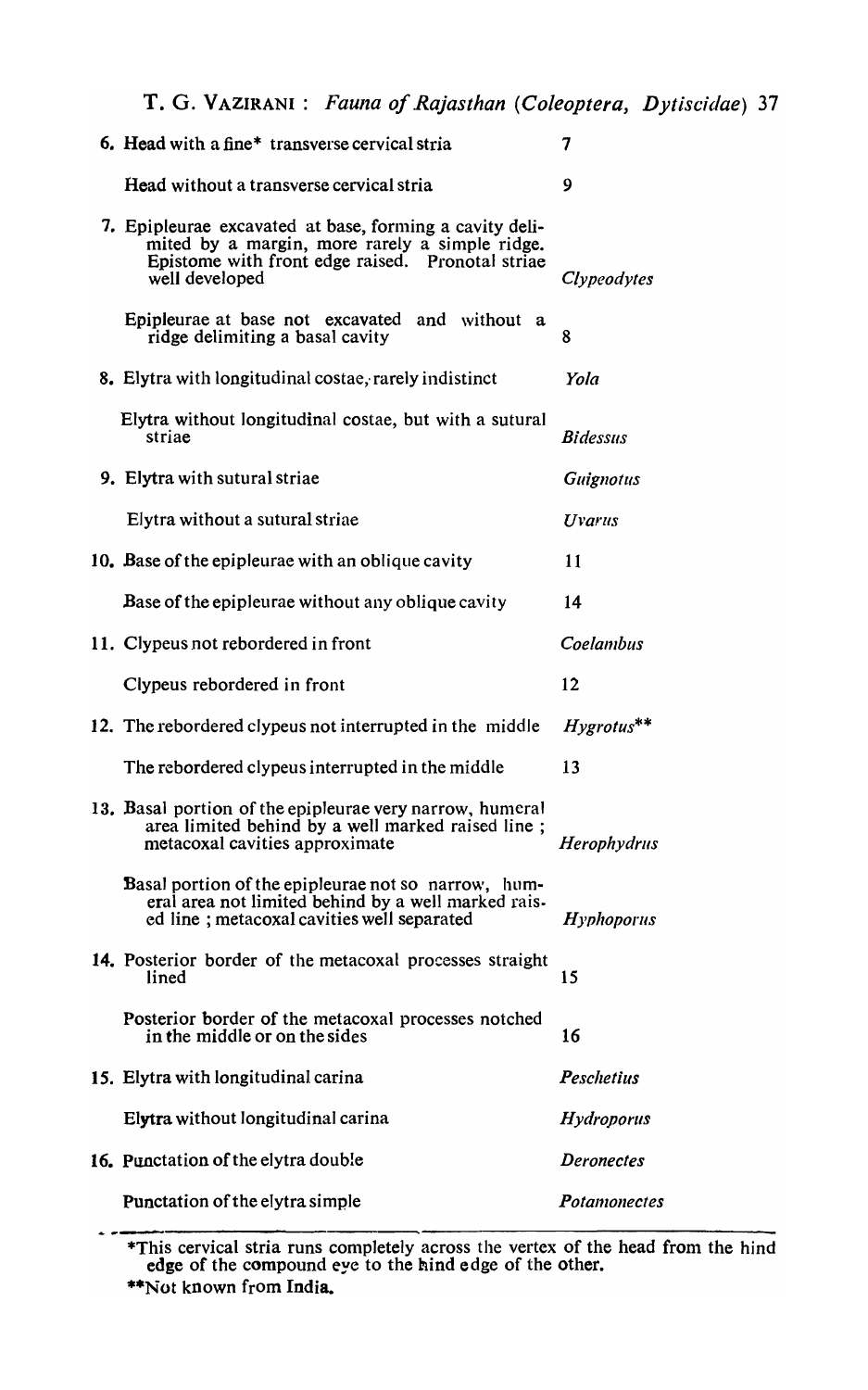## Genus- 3. Hypbydrus

## 6. Hyphydrus flavicans Regimbart

#### 1892. *Hyphydrus flavicans Regimbart, Ann. Soc. ent. Belg., Brussels 36, p. 115.*

#### *1920. Hyphydrlls /lavicans* : Zimmermann, *Coleopt. Calal. Junk.* Berlin, 4, p.40.

*Material.*-14 ex. as follows :- Palanpur, Banas river, 15. iii. 1948, 1 ex. ; Sambhar Lake, 20. xi. 1956, 1 ex. ; 22. xi. 1956, 1 ex. ; Merta-city, 31. xii. 1956, 1 ex. ; Phulera, 11. iii. 1948, 1 ex. ; Bahadurpur, 27. iv. 1958, 3 ex. ; Bangadh, 1958, 2 ex. ; Gudha, 15. v. 1958, 3 ex. ; Jhapog, 15. v. 1958, 1 ex. ; Koni, 24. v. 1958, 1 ex.

*Remarks.-This* species was originally described from Konbir-Nowatoli, Chota-Nagpur (Bihar), and subsequently recorded by Regimbart (1899) from Vedantangal, South Arcot and Pondicherry. The present record from Rajasthan extends its distribution westwards. The species is closely related to *H. lyratus* Swartz (a widely distributed species in South-East Asia) in having a small spine on the first abdominal sternite directed backwards and two small tubercles on the apical sternite (in males). The two species also resemble each other in having elongate depression in the middle of the lateral side of each elytron. Apart from the range of distribution, *flavicans* is smaller in size and more oval ; the colouration is entirely reddish, being darker in *lyratus.* The clypeus is also less rounded and more finely rebordered and the contour of the sides of the pronotum is more continued with the elytral shoulders.

#### Genus 4. Heropbydrus

#### 7. Herophydrus musicus (Ktug)

*1833. Hydroporus musicus* Klug, *Symbolae Physicae*, Berlin, 4, p. 33, fig. 12. . *1920. Herophydrus musicus: Zimmermann, Coleopt. Catal. Junk, Berlin, 4*, p. 74.

*Material.*-22 ex. as follows :-Sambhar Lake, 12. xi. 1956, 1 ex. ; 20. xi. 1956, 3 ex. ; 22. xi. 1956, 1 ex. ; 30. i. 1958, 1 ex. ; Nawa, 15. xi. 1956, 3 ex. ; Nasirabad, 28. xi. 1956, 1 ex. : Pali, 5. xii. 1956, 1 ex. ; 6. xii. 1956, 2 ex. ; Merta-city, 27. xii. 1956, 1 ex. ; 31. xii. 1956, 4 ex. ; Phulera, 11. iii. 1958, 2 ex. ; Jhapog, 1 iii. 1958, 1 ex. ; Mount Abu, 7. iii. 1948, 1 ex.

*Remarks.*-This species has been recorded from Mandar (Bihar), by Regimbart (1899), and from Nepal by Gschwendtner (1935). The world distribution extends westwards to Turkistan, Egypt and Iraq. The elytral pattern, which according to Regimbart (1899) consists of five longitudinal black lines, is variable in that the lateral-most line is occassionally wanting in some examples while in others the fourth line is often abridged and represented by a small lateral line in the middle.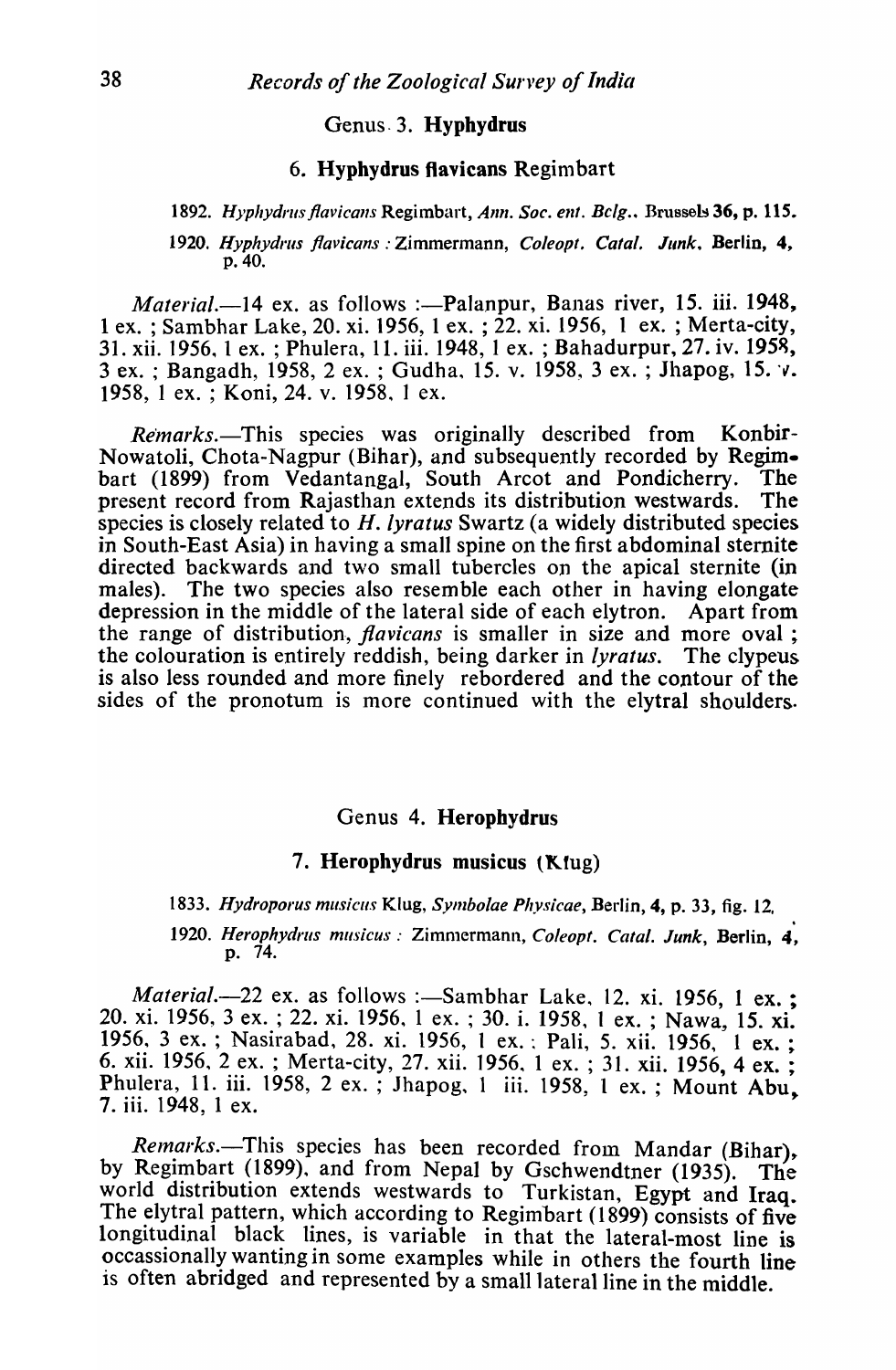## Genus 5. Hydrovatus

#### 8. Hydrovatus confertus Sharp

1882. Hydrovatus confertus Sharp, *Sci. Trans. R. Dublin Soc.*, Dublin, 2, p.329.

*1920. Hydrovatus cOllfertus:* Zimmermann. *Coleopt. Catal. Junk,* Berlin, 4, p.32.

*Material.*-2 ex. as follows :-Pali, 5. xii. 1956, 1 ex. ; 6. xii. 1956, 1 ex.

*Remarks.*—Originally described from Siam, the species has been recorded in India from Konbir-Nowatoli, Tetara, Pondicherry and Mettur Dam. Its range of distribution includes Ceylon, Burma, Siam, Cochin-China, Java, Sumatra and Borneo. This species is often confused with *fractus* Sharp in which the sides of the pronotum are more parallel and thus the humeral region of the elytra bulges out a little in contour ; further, in the male the antennal segments in the middle are slightly dilated in this species.

## Genus 6. Guignotus

#### **Key to the species known from Rajasthan**

| 1. Species without any elytral markings                                                                                          | inconstans         |
|----------------------------------------------------------------------------------------------------------------------------------|--------------------|
| Species with elytral markings                                                                                                    |                    |
| 2. Each elytron with two longitudinal brown markings<br>terminating at the apex in the form of a crochet on<br>the external side | pendiabensis       |
| Elytral markings different                                                                                                       |                    |
| 3. Pronotal striae oblique, not continued on the elytra                                                                          | <b>flammulatus</b> |
| Pronotal striae oblique, continued on the elytra                                                                                 | pusillus           |

#### 9. Guignotus flammulatus (Sharp)

1882. Bidessus flammulatus Sharp, *Sci. Trans. R. Dublin Soc.*, Dublin, 2, p. 359.

- 1892. Bidessus antennatus : Regimbart, *Ann. Soc. ent. Belg.*, Brussels, 36, p. 118.
- 1920. Bidessus flammulatus: Zimmermann, *Coleopt. Catal. Junk*, Berlin, 4. p. 51.
- 1959. Guignotus flammulatus: Guignot, *Bull. mens. Soc. Linn. Lyon*, Lyon, 28, p. 9.

*Material.*-37 ex. as follows :-Sambhar Lake, 10. xi. 1956, 1 ex. 12. xi. 1956,5 ex. ; Nawa, 15. xi. 1956,5 ex. ; 16. xi. 1956,2 ex. ; Nasirabad, 29. xi. 1956; 17 ex.; Pali, 6. xii. 1956,4 ex. ; Merta-city, 31. xii. 1956. 1 ex. ; Bahadurpur, 27. iv. 1958, 1 ex. ; Sikar Dist., 15. xi. 1960, 1 ex.

*Remarks.*-This species was described from China. Till recently the Indian specimens were referred *antennatus* Regimbart, but Guignot (1959) synonimised it with *flammulatus*. In India it has been so far recorded from Konbir-Nowatoli, Mandar. It also occurs in W Pakistan, Tonkin and China.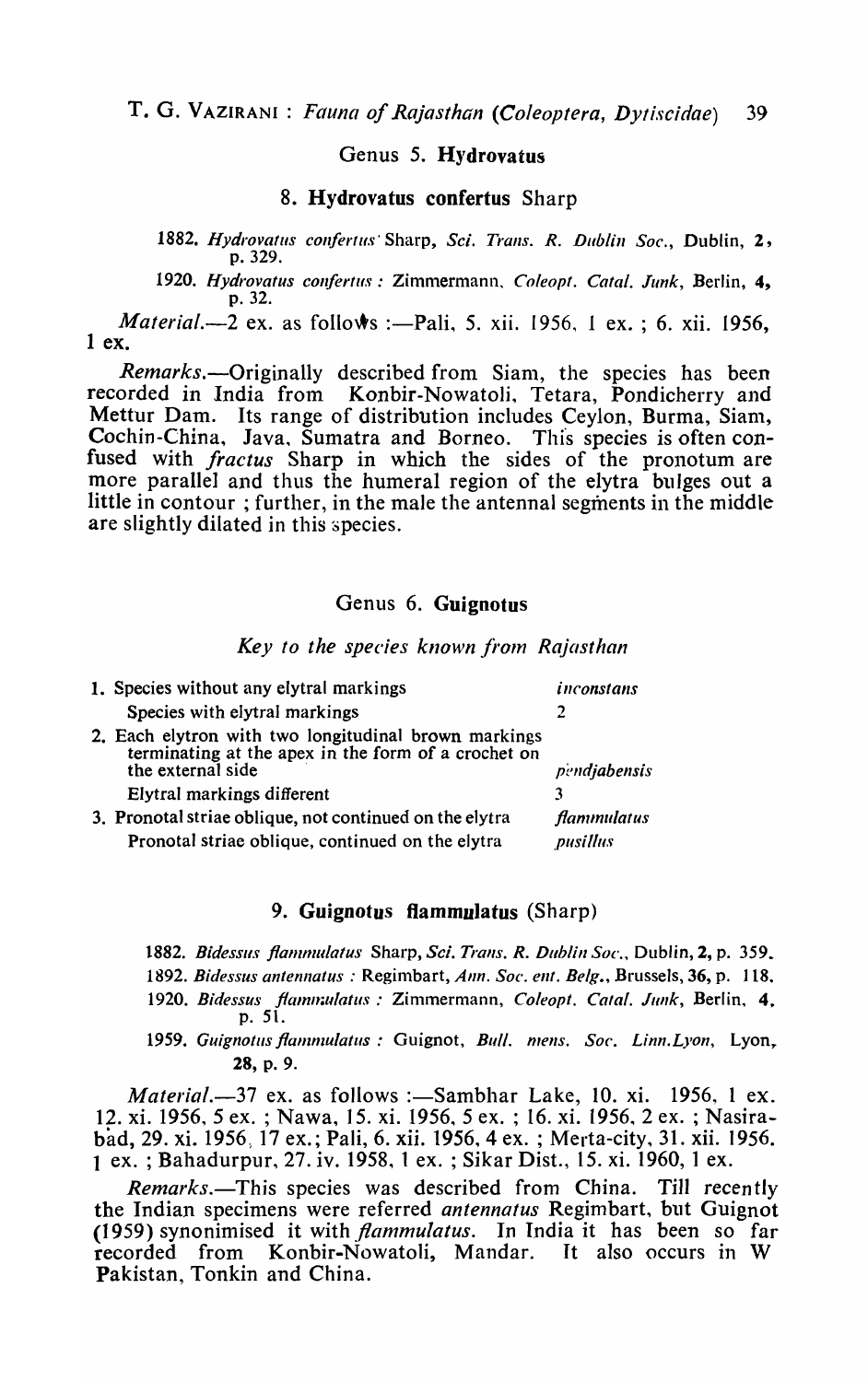#### 10. Guignotus inconstans (Regimbart)

- 1882. Bidessus intermixtus Sharp, *Sci. Trans. R. Dublin Soc.*, Dublin, 2, p. 358 (nee. *Hydroporus intermixtlls* Walker, 1858, p. 204).
- 1892. *Bidessus inconstans* : Regimbart, *Ann. Soc. ent. Belg.*, Brussels, 36, p. 119.
- 1895. Bidessus inconstans : Regimbart, Ann. Soc. ent. *Fr.*. Paris, 64, p. 344.

*Material.*-3 ex. as follows :-Nasirabad, 29. xi. 1956, 2 ex.; Pali-1 ex: ; Stn. 24, 24. xii. 1956, Merta-city, 31. xii. 1956, 1 ex.

*Remarks.*-The present specimens have been determined by comparison with the specimens from Rambha (Ganjam Dist., Orissa) and determined by Gschwendtner. They are distinctly though sparsely pubescent, a point not mentioned in the description. The discal striae are subequal to the pronotal striae, while Regimbart (1899) described it as most briefly continued on the elytra. The species has been recorded from Ceylon, India (Ghates, Konbir-Nowatoli, Mandar) and doubtfully from Sumatra *(vide* Sharp, 1882).

There has been an error in some earlier identification of this species. Sharp, 1882, p. 358, wrongly believed *Hydroporus intermixtus* Walker, 1858, to be a *Bidessus.* Regimbart, 1899 followed Sharp, 1882, in placing his own *inconstans* of 1892 and 1895 as a synonym of *intermixtus* Walker, *sensu* Sharp. Balfour-Browne, 1936 has pointed out that *Hydroporus intermixtus* Walker is in fact a *Hyphydrus.* It followed logically that *inconstans* Regimbart, 1892, is both available and valid.

### 11. Guignotus pendjabensis Guignot

1954. *Guignotus pendjabensis Guignot, Opusc ent.*, Lund., 19, p. 22.

*Material.*-20 ex. as follows :-Sambhar Lake, 21. xi. 1956, 1 ex. ; 22. xi. 1956, 1 ex. ; 12. xi. 1956, 3 ex. ; Nawa, 15. xi. 1956, 5 ex. ; 16. xi. 1956, 2 ex. ; Nasirabad, 28.xi.1956, 2 ex. ; Pali, 6. xii. 1956, 4 ex. ; Baha· durpur, 27. iv. 1958,1 ex. ; Gudha, 19. v. 1958, 1 ex.

*Remarks.*—This species extends from W Pakistan to India. In India it is now being reported from Rajasthan from the areas mentioned above.

### 12. Guignotus pusillus (Fabricius)

- 1781. Dytiscus pusillus Fabricius, Species Insectorum, Hamburgi & Kilonii. 1, p. 297.
- 1792. Dytiscus geminus Fabricius, Entomologia Systamatica. Hafniae, 1, p.199.
- 1935. Bidessus geminus : Gschwendtner, *Rec. Indian Mus.*, Delhi, 37, p. 374.
- 1947. Guignotus pusillus: Guignot, *Faune de France*, Coleopteres, Hydrocanthares, Paris, 48, pp. 66-67.

*Material.*-44. ex. as follows :-Sambhar Lake, 12. xi. 1956, 4 ex. : 20. xi. 1956, 1 ex.; 21. xi. 1956, 1 ex.; 22. xi. 1956, 1 ex.; 27. iv. 1958, 1 ex. ; Nawa, 15. xi. 1956, 6 ex. ; 16. xi. 1956, 4 ex. ; Nasirabad, 29. xi. 1956, 2 ex. ; Pali, 6. xii. 1956, 6 ex. ; 5. xii. 1956, 1 ex. ; Merta-city, 31.1 xu. 956, 13 ex. ; Bahadurpur, 27. IV. 1958, 1 ex.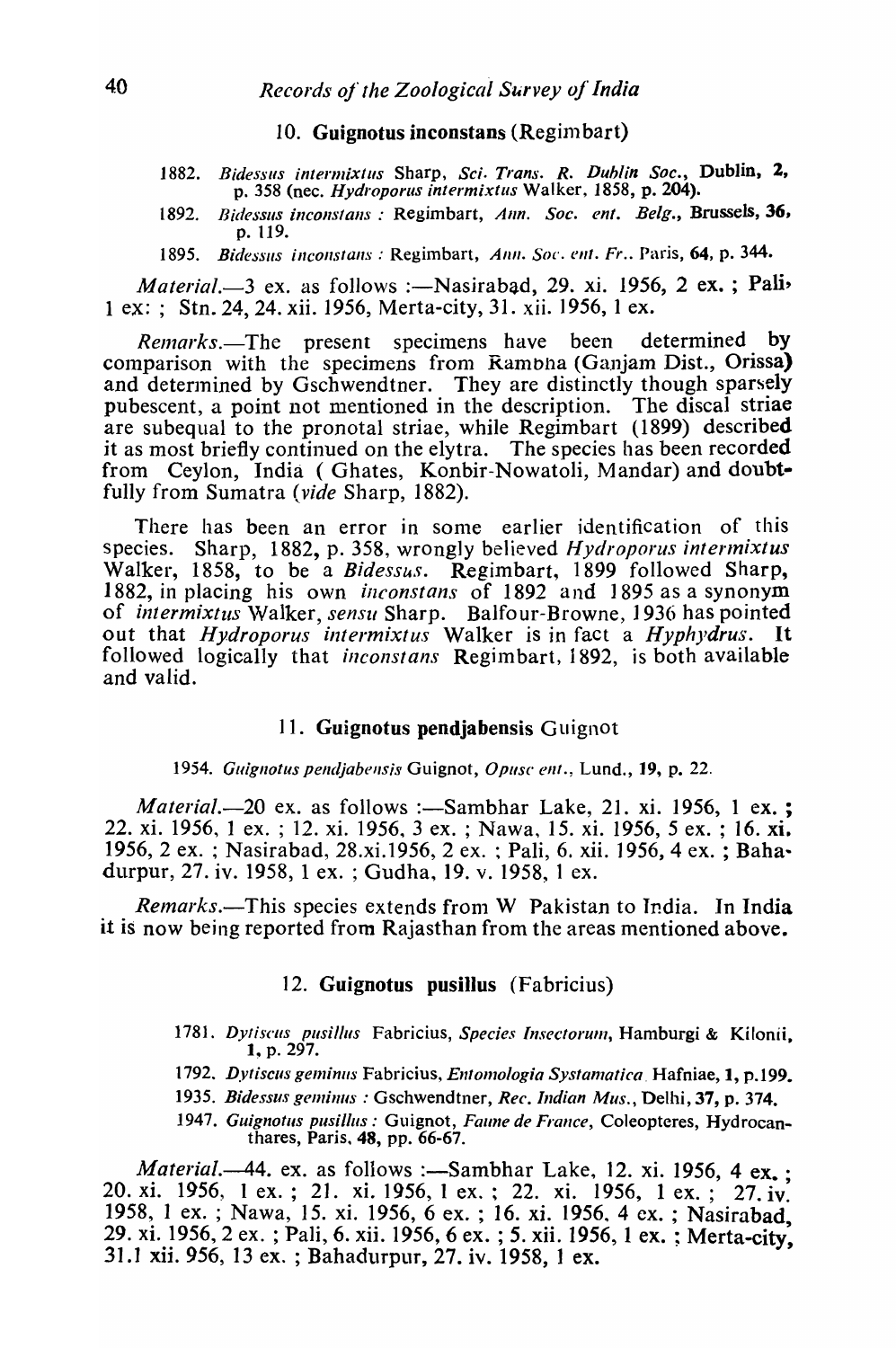T G. VAZIRANI : *Fauna of Rajasthan (Coleoptera, Dytiscidae*) 41

*Remarks*.—This is a predominantly palaearctic species, being dis. tributed in India in Kashmir and Simla hills. Various forms have been described on the basis of size and elytral markings. The elytral markings present in the above collection vary from the obsolete pattern to the very distinct ones of the forma *typica* and forma *geminus.* 

### Genus 7. Hyphoporus

Key to the species known from Rajasthan

| 1. Punctation on the head moderately strong and close,<br>on the pronotum stronger than on the head and<br>elongately confluent on the posterior-half of the<br>pronotum in males | nilghiricus |
|-----------------------------------------------------------------------------------------------------------------------------------------------------------------------------------|-------------|
|                                                                                                                                                                                   |             |
| Punctation on the head fine and remote, on the<br>pronotum a little stronger than on the head but                                                                                 |             |
| not confluent in males                                                                                                                                                            |             |
|                                                                                                                                                                                   |             |
| 2. Size 5-5.5 mm. long. Elytra rather irregularly punctate,                                                                                                                       |             |
| interstices between punctures without any fine punc-                                                                                                                              |             |
| tures, penis as seen in fig. $3a$                                                                                                                                                 | severini    |
| Size 4.5-4.75 mm. long, Elytra rather irregularly                                                                                                                                 |             |
| punctate, penis as seen in fig. $3c$ .                                                                                                                                            | kempi       |

### 13. Hypboporus severini Regimbart

(Text-fig. *3a)* 

1892. Hyphoporus severini Regimbart, *Ann. Soc. ent. Belg.*, Brussels, 36, p. 115.

1920. Hyphoporus severini: Zimmermann, Coleopt. Catal. Junk, Berlin, 4, p.73.

*Material.*-41 ex. as follows :-Sambhar Lake, 20. xi. 1956, 3 ex.; Nawa, 15. xi. 1956, 1 ex. ; Jhapog, 1. iii. 1958, 1 ex. ; Bangadh, 1958, 4 ex. ; Sambhar Lake, 10. iii. 1958, 2 ex. ; Phulera, 11. iii. 1958, 5 ex. ; On road to Dudu from Sambhar Lake, 11. iv. 1958,4 ex. ; 6. vi. 1958, 1 ex. ; Bahadurpur, 27. iv. 1958, 8 ex. ; Gudha, 13. v. 1958, 1 ex. ; Nawa. 19. v. 1958, 1 ex.; Koni, 24. v. 1958, 5 ex.; Mount Abu, 8. iii. 1948. 3 ex. ; 7. iii. 1948, 2 ex.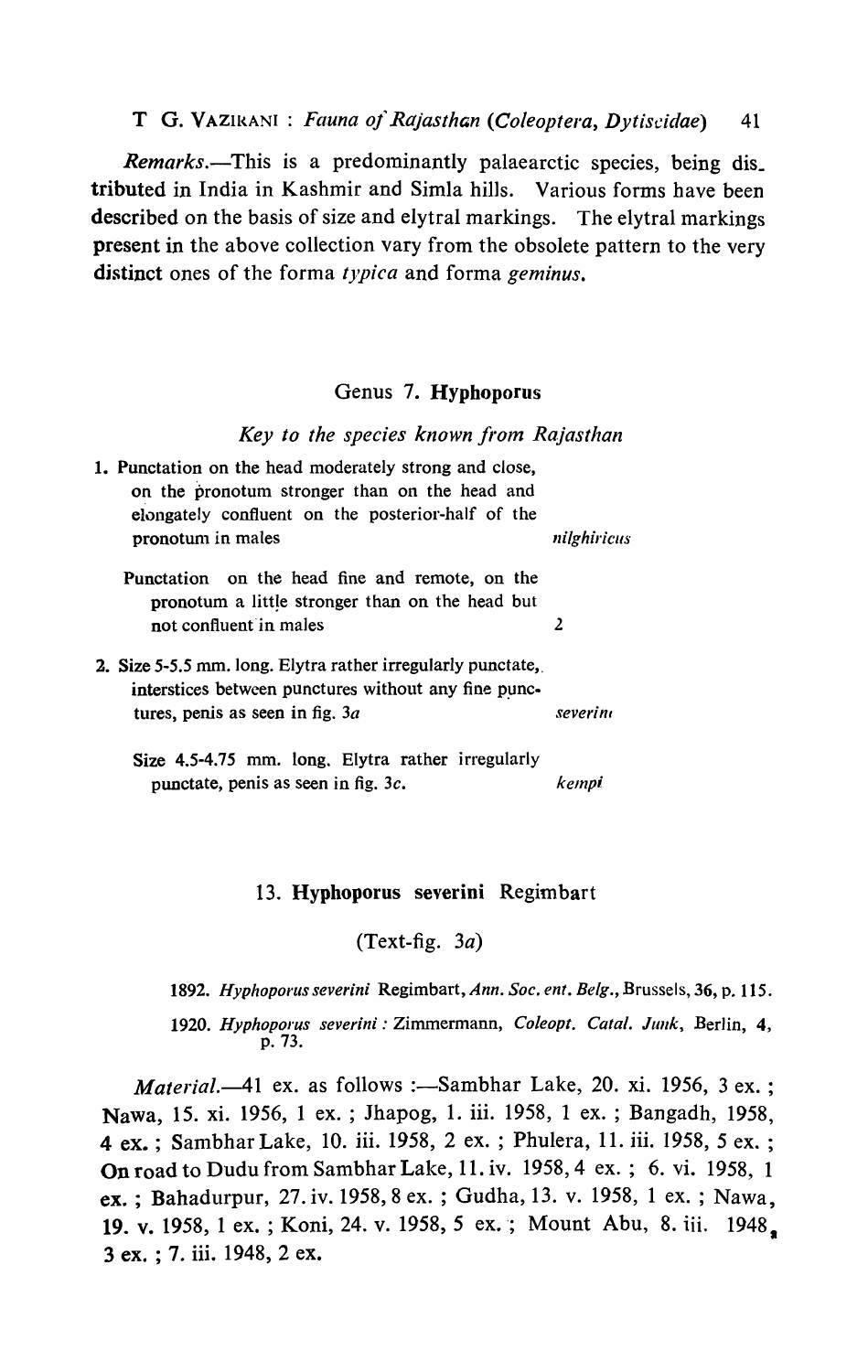*Remarks.*—It has been previously recorded from Konbir (Bihar), radabad (U. P.), Assam and Sylhet (E. Pakistan). The species is Moradabad (U. P.), Assam and Sylhet (E. Pakistan). closely related to  $H$ . *kempi* Gschw. in the structure of the male genitalia (Text-fig. *3c)* but can be easily distinguished by its larger size and more oval body.



TEXT-FIG. 3.—Lateral view of penis of : (a) *Hyphoporus severini*; (b) *H. nilghiricus*: and (c) *H. kempi.* 

## 14. Hyphoporus kempi Gschwendtner

## $(Text-fig. 3c)$

*·1935. Hyphoporus kemp;* Gschwendtner, *Rec. Indian Mus.,* Delhi, 37. pp. 368-  $369.$ 

*Material.*-26 ex. as follows :-Sambhar Lake, 20. xi. 1956, 17 ex. Nawa, 15. xi. 1956, 1 ex. ; Pali, 6. xi. 1956, 2 ex. ; Sambhar Lake, 30. i; 1958, 2 ex.; 11. iv. 1958, 1 ex.; Phulera, 11. iii. 1958, 2 ex.; Gudha, 19. v. 1958, 1 ex.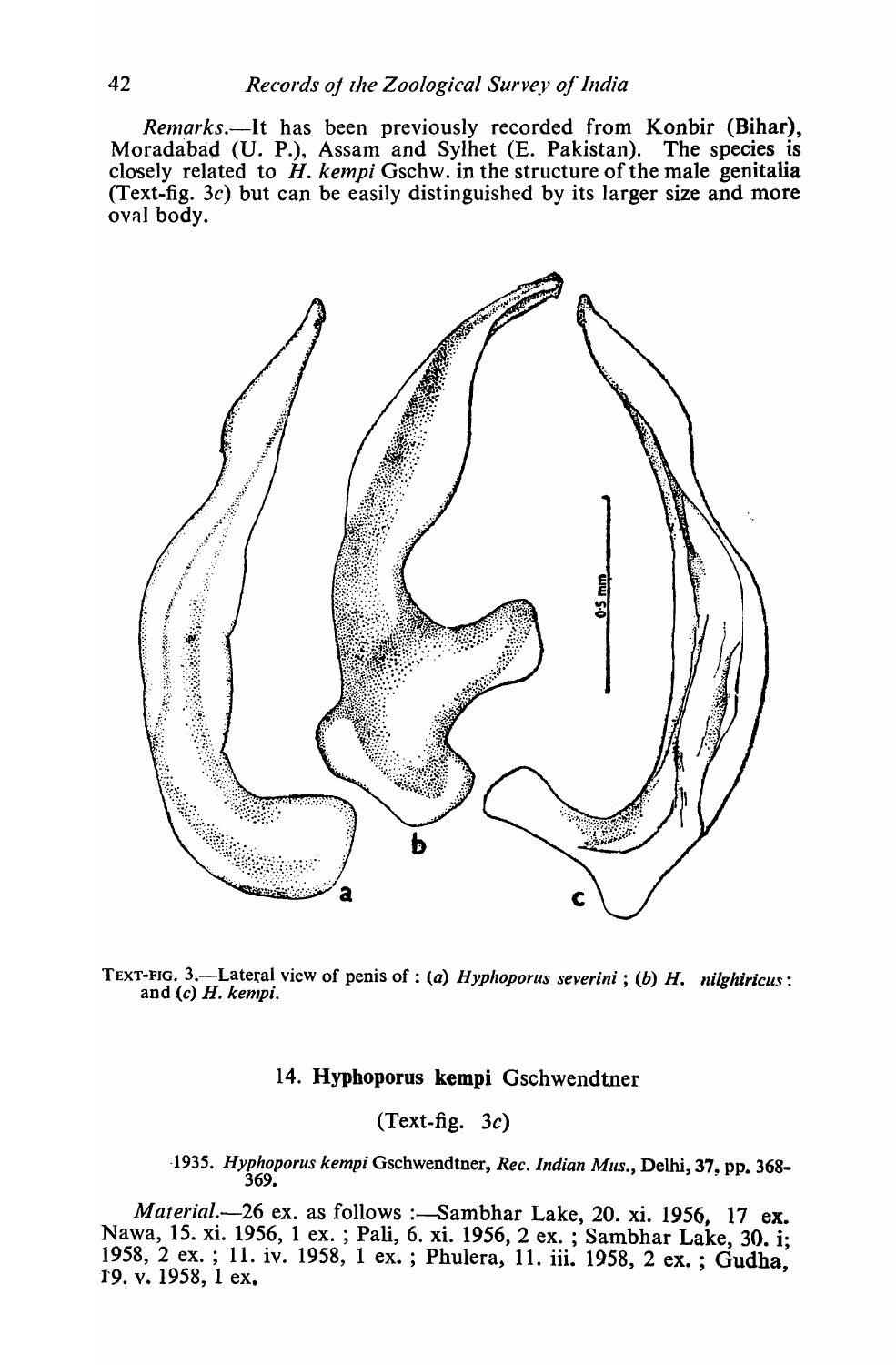*Remarks.*—This species was described by Gschwendtner from specimens from Assam (4 $\delta\delta$ ) and Lucknow (1 $\Omega$ ). The present record extends its distribution westwards. In the structure of its penis (Text-fig.  $3c$ ) it comes close to H. severini but is slightly more curved and the two differ in the asymetrical nature of the lateral sides of penis. This species is also a little smaller in size and less oval than *H. kempi.* 

## 15. Hypboporus nilghiricus Regimbart

## $(Text-fig. 3b)$

1903. Hyphoporus nilghiricus Regimbart. Ann. Soc. ent. Fr., Paris, 72, p. 331. 1920. Hyphoporus nilghiricus : Zimmermann, *Coleopt. Catal. Junk*, Berlin. 4. p.72.

*Material.*-67 ex. as follows :- Nawa, 15. xi. 1956, 1 ex. ; -. iii. 1948, 45 ex. ; Jogmandi Jharna, 3. iii. 1948, 14 ex. ; Mount Abu, 8. iii. 1948, 6 ex. ; 10. iii. 1948, 1 ex.

*Remarks.*—This species has not been recorded since it was described by Regimbart (1903) from the Nilgiris. There is a single example,  $\frac{1}{2}$ , in the collection of the Zoological Survey of India, from Coonoor, Nilgiris, which was determined by Gschwendtner. The specimens before me agree fairly well with the description as given by Regimbart. The structure of the penis (Text-fig. 3b) is markedly different from the preceding two species.

## Subfamily *COLYMBETINAE*

## *Key to the tribes' and genera known from India*

| 1. Claws of the metatarsi equal; metatarsal segments not<br>lobed on the outer side               | 2                  |
|---------------------------------------------------------------------------------------------------|--------------------|
| Claws of the metatarsi unequal; metatarsal segments<br>lobed on the outer side                    | 3 (Colymbetini)    |
| 2. Inferior face of the metafemora with a fringe of ciliae<br>on the apical posterior angle       | 5 (Agabini)        |
| Inferior face of the metafemora without a fringe of<br>ciliae on the apical posterior angle       | 7 (Copelatini)     |
| 3. Sides of the pronotum rebordered                                                               | 4                  |
| Sides of the pronotum not rebordered                                                              | Colymbetes         |
| 4. Inferior face of the metafemora with a fringe of ciliae<br>on the posterior apical angle       | Ilybius            |
| Inferior face of the metafemora without a fringe of<br>ciliae on the posterior apical angle       | <b>Rhantus</b>     |
| 5. Wings of the metasternum variable in size, but always<br>distinctly wedge shaped, never linear | <b>Agabus</b>      |
| Wings of the metasternum quite slender and linear                                                 | 6                  |
| 6. Epipleurae continuing to be rather broad after the<br>middle of the elytra                     | Platambus          |
| Epipleurae after the middle of the elytra, quite narrow <i>Platynectes</i>                        |                    |
| 7. Elytra with dorsal striae                                                                      | Copelarus          |
| Elytra without dorsal striae.                                                                     | <i>Lacconectus</i> |
|                                                                                                   |                    |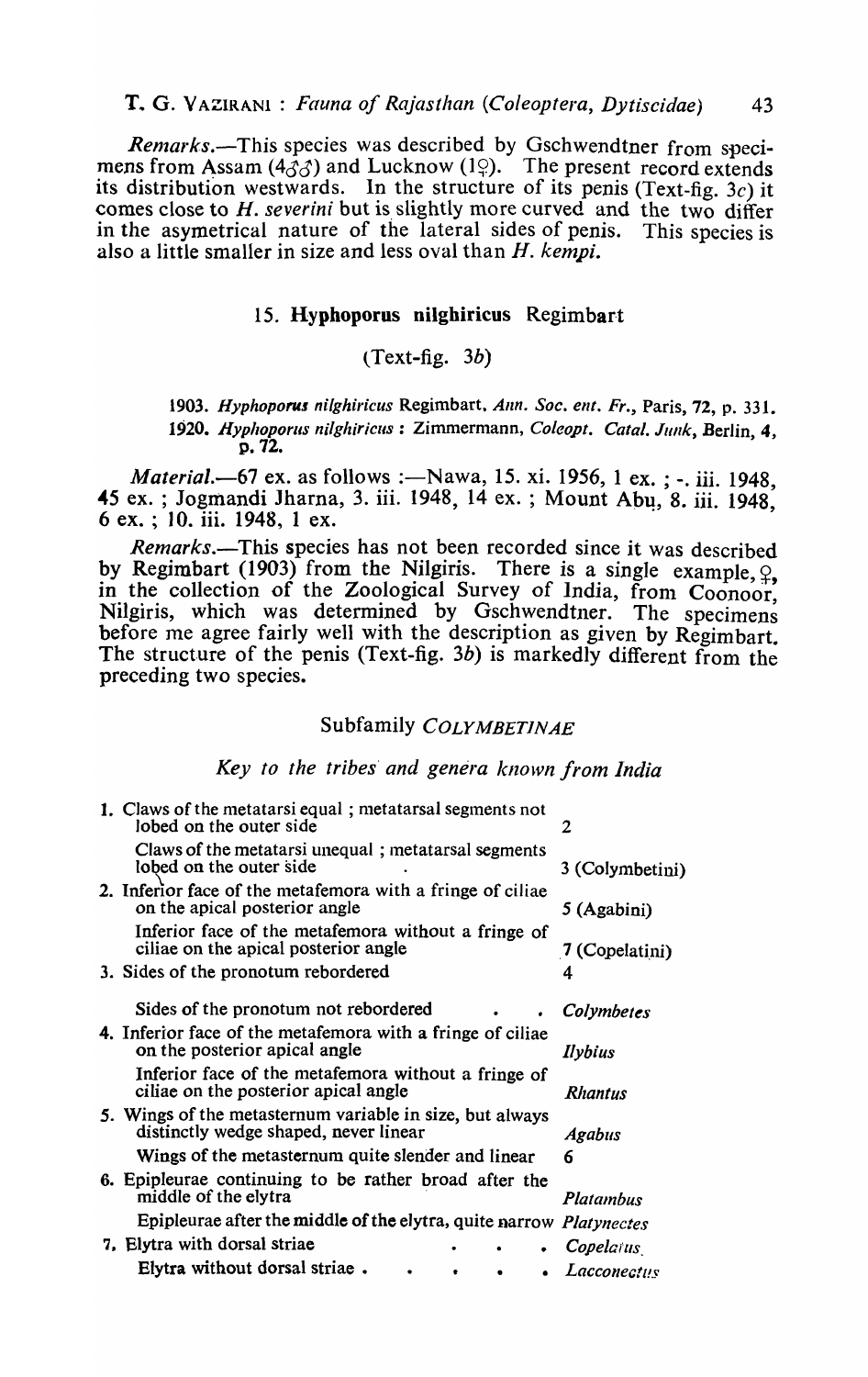## Genus 8. Rhantus

#### 16. Rhantus taprobanicus Sharp

1890. Rhantus taprobanicus Sharp, *Trans. R. ent. Soc. Lond.*, London, p. 346.

- 1920. Rhantus taprobancus: Zimmermann, *Coleopt. Catal, Junk*, Berlin, 4, p.207.
- 1935. Rhantus taprobanicus: Gschwendtner, *Rec. Indian Mus.*, Delhi, 37, p.373.

*Material.*-11 ex., Mt. Abu,-,iii. 1948.

*Remarks.*-This species has been recorded from Ceylon and India (Kanara, Simla, Sangli, Kodaikanal, Bombay, Pedong, Sikkim, E. and W. Himalaya). Though the exact locality is not mentioned on the label. it is presumed that the specimens were collected around Mount Abu.

## Subfamily *DYTISCINAE*

## Key to the tribes and genera known from India

| 1. Hind margins of the four basal metatarsal segments on<br>both the anterior and posterior faces fringed with<br>elongate golden yellow ciliae overlapping the base of<br>the next segment | 2                         |
|---------------------------------------------------------------------------------------------------------------------------------------------------------------------------------------------|---------------------------|
| Hind margins of the four basal metatarsal segments<br>not fringed with any ciliae                                                                                                           | 6                         |
| 2. Sides of the pronotum rebordered. Lateral borders of<br>the elytra serrated in the posterior half                                                                                        | Eretini ( <i>Eretes</i> ) |
| Sides of the pronotum not rebordered. Lateral<br>borders of the elytra not serrated in the posterior<br>half                                                                                | 3                         |
| 3. Suture between the meta-episternum and metasternal<br>wing straight; apical spurs of the metatibiae simple,<br>pointed                                                                   | Hydaticini<br>4           |
| Suture between the meta-episternum and the<br>metasternal wing, curved; apical spurs of the<br>metatibiae blunt, more or less bifid                                                         | 5 Thermonectini           |
| 4. Posterior tarsal claws nearly equal                                                                                                                                                      | <b>Prodaticus</b>         |
| Posterior tarsal claws unequal                                                                                                                                                              | <b>Hydaticus</b>          |
| 5. Smaller, scarcely 10 mm. long; meso-femora with<br>short thorn like bristles usually reaching one-fourth<br>the length of the trochanters<br>the control of the control of               | Rhantaticus               |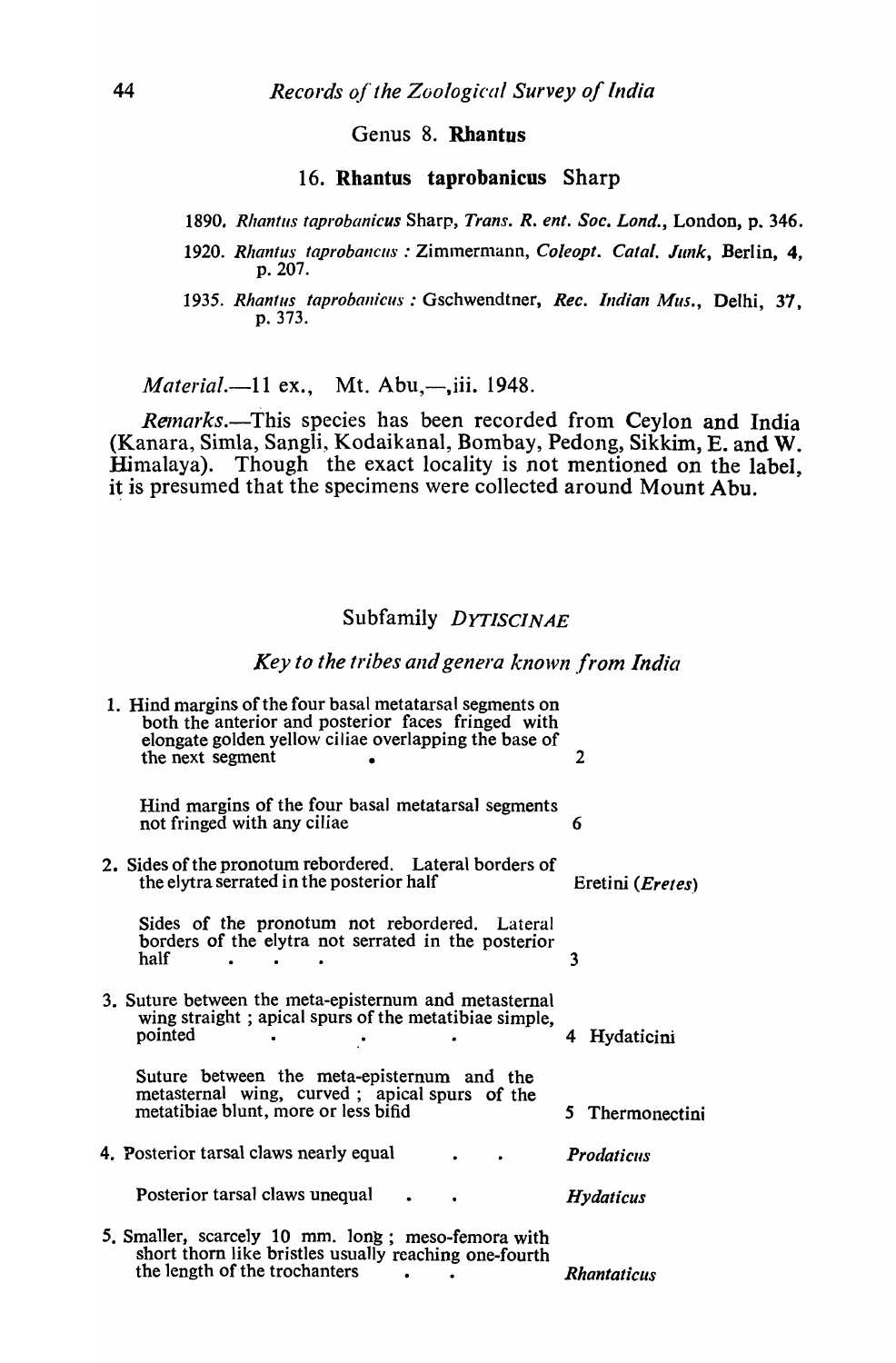Larger, 13-15 mm. long ; meso-remora with few long ciliae not or scarcely shorter than the trochanters *Sandracottus* 

6. Metatibiae much longer than broad; its external spur slender, not much larger than the inner Dytiscini\*

Metatibiae nearly always broader than long: its external spur broad, at least twice broader than tne Cybistrini *(Cobister)* 

#### Genus 9. Eretes

## 17. Eretes sticticus (Linnaeus)

*1767. Dyticus sticticus* Linnaeus, *Systema Naturae,* ed. 12, 1(2), Holmiae, p. 666.

*1920. Eretes sticticus* : Zimmermann, *Coleopt. Calal. Junk,* Berlin, 4, p. 216.

*1947. Eretes sticticus* : Guignot, *Faune de France,* Coleopteres Hydrocanthare~, Paris, 48, pp. 223-224.

*Material.*-218 ex. as follows :-Gudha, 18. i. 1958, 22 ex. ; 20. i. 1958, 3 ex. ; 4. v. 1958, 3 ex'. ; 5. ii. 1958, 2 ex. ; 21. i. 1958, 2 ex. ; 24. i. 1958, 2 ex. ; 10. iii. 1958, 1 ex. ; 7. vi. 1958, 1 ex. ; 30. i. 1958, 1 ex. ; 28. iv. 1958, 1 ex. ; 20. i. 1958, 1 ex. ; Sambhar Lake on road to Dudu, 20. i. 1958, 3 ex. ; Sambhar Lake, 20. xi. 1956, 3 ex. ; 12. xi. 1956, 52 ex. ; Nawa, 15. xi. 1956, 70 ex. ; Pali, 6. xii. 1956, 1 ex. ; Jhapog, 1958, 1 ex. ; Koni. 24. v. 1958, 1 ex. ; Bangadh, 5. vi. 1958, 8 ex. ; Sikar Dist., 8-15. xi. 1960, 40 ex.

*Remarks.-This* species is extremely variable in size, colour, form and sometimes in the shape of the posterior angles of the pronotum. It occurs throughout the world in tropical and subtropical regions. Baid (1959) stated that it is available in the Sambhar Lake proper upto September and October, at salinities  $2.81-4.61$  per cent. This species was. however, collected in the reservoirs and the pumping station at Jhapog at much higher salinities (11°-14°, B.E.) during the months of January to May 1958, and November 1956. During these months the approach to the water in the lake is very difficult on account of the nature of the soil surrounding the water making it almost impossihle to reach the centre for making collections.

Genus 10. Hydaticus

## 18. Hydaticus fabricii Macleay

 $(Text-fig, 4a-c)$ 

*1833. Hydaticus fabricii* Macleay, *Annulosa Javanica,* Pans, p. 131.

*1920. Hydatlcus fabricii* : Zimmermann, *C;oleopt. Catal. Junk,* Bcr1in~ 4, p. 220.

<sup>\*</sup>Not so far recorded from India.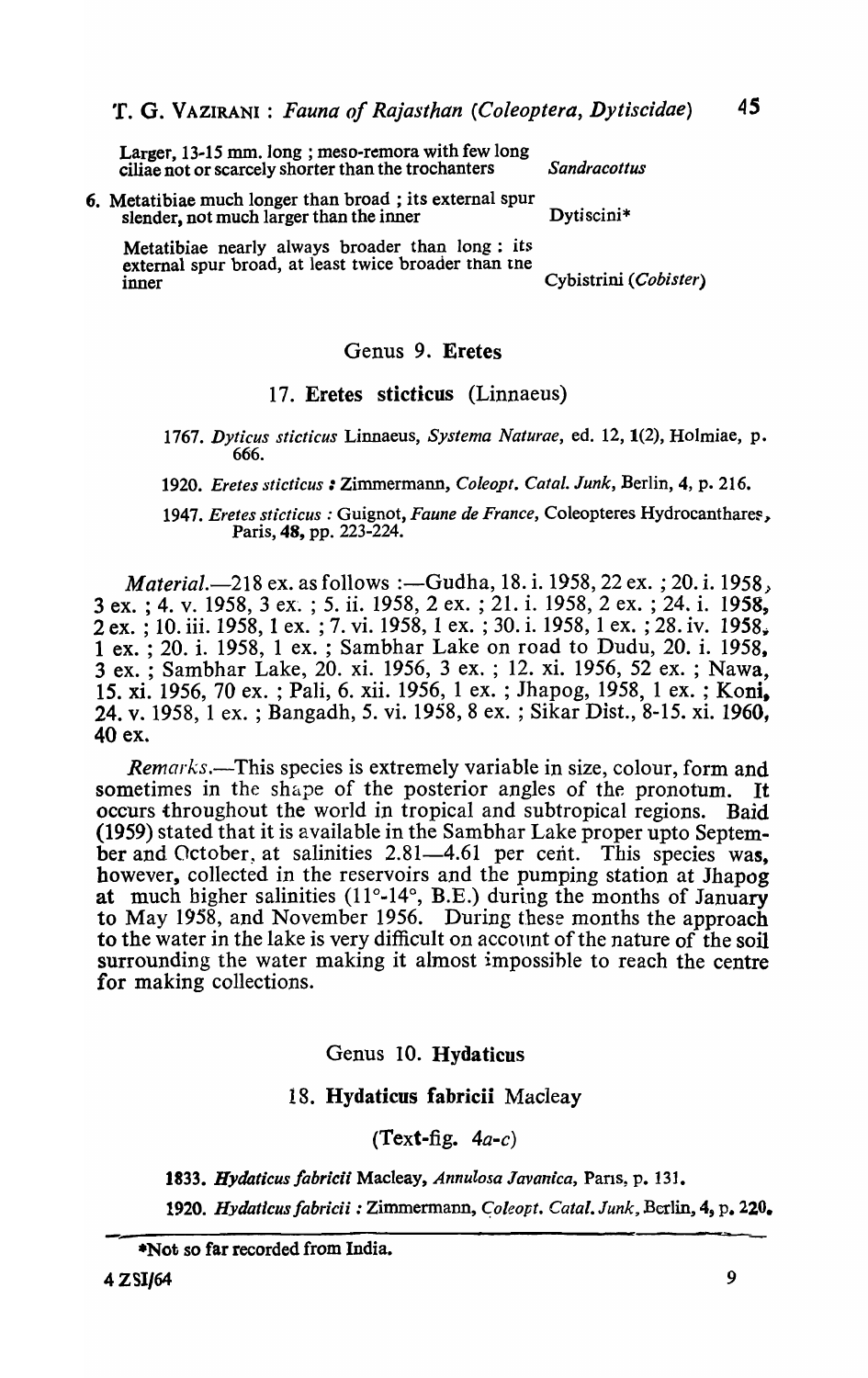*Material.*—4 ex. as follows :—Sambhar Lake, Bahadurpur, 27. iv. 1958, 1 ex. ; Phulad, Jogmandi stream, 3. iii. 1948, 1 ex. ; Mavli, Rajsamand, 27. ii. 1948, 1 ex. ; iii. 1948, 1 ex.



TEXT-FIG. 4.—Diagrams of *Hydaticus fabricii. (a)* Lateral view of penis of a specimen from " Rajasthan". (b) Posterior face of metatibia, showing the bifid spines; specimen from "Rajasthan" (same as in Fig. a). (c) Ditto, specimen from Bahadurpur, Sambhar Lake.

*Remarks.-This* species has often been confused with *leander* Rossi, *ponticus* Sharp and *incertus* Regimbart. Balfour-Browne (1950) has discussed the disposition of the bifid spines on the posterior face of the meta-tibiae but it appears that this character is of doubtful value. The bifid spines on posterior face of meta-tibiae of two of the specimens mentioned above are figured here (Text-figs. 4b, c.). The male genitalia, penis (Text-fig. 4a) of one of the specimens is also figured.

## 19. Hydaticus luczonicus Aube

- *1838. Hydalicus lllczonicus* Aube in Dejean's *Species Coieopteres,* Paris, 6, 1).179.
- 1920<sub>5</sub> Hydaticus *luczonicus* : Zimmermann. *Coleopt. Catal. Junk*, Berlin, 4, p.222.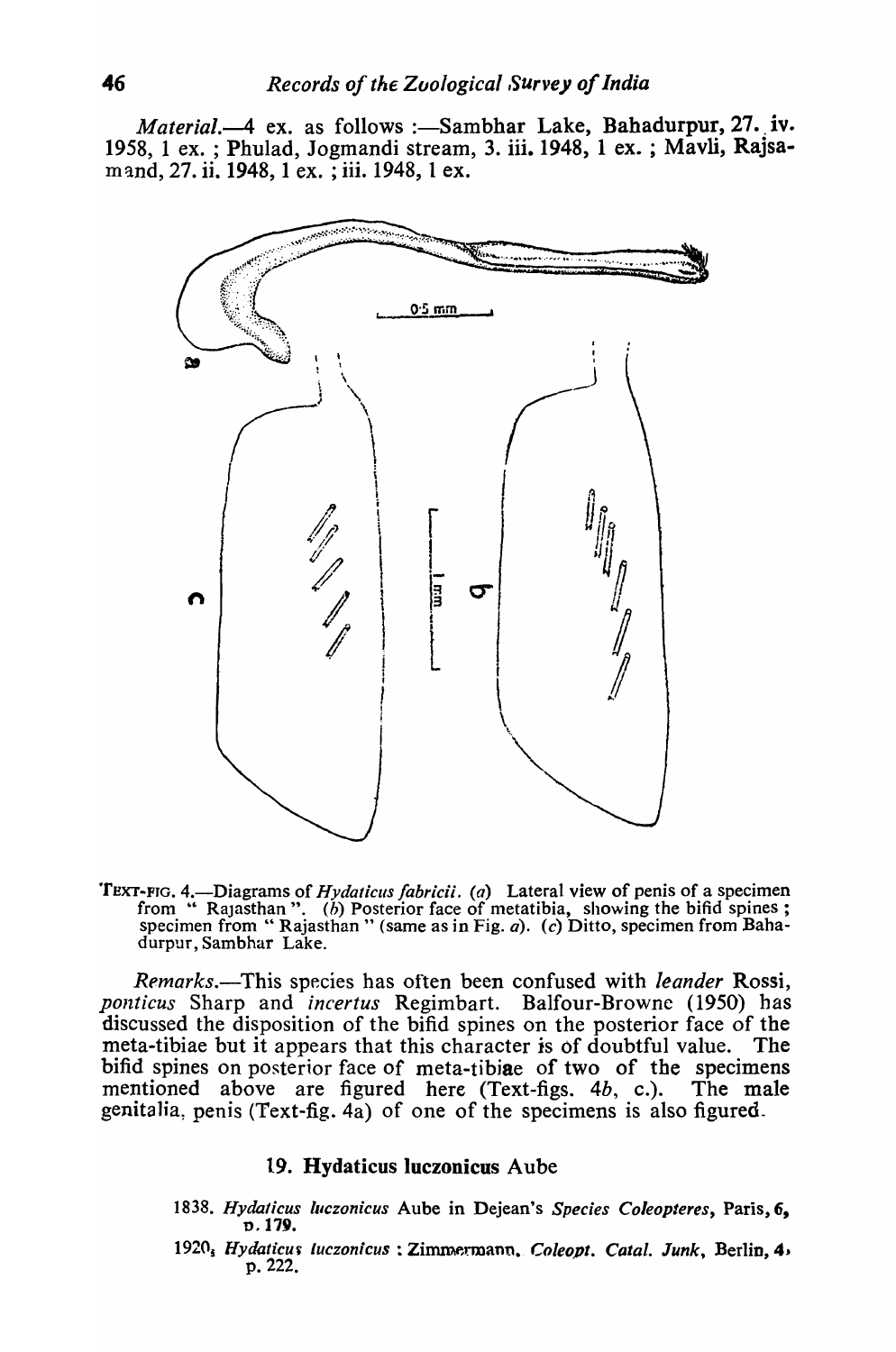T. G. VAZIRANI : *Fauna of Rajasthan (Coleoptera, Dytiscidae)* 47

*Material.*-2 ex. as follows :-Phulad, Jogmandi Stream, 3. iii. 1948, 1 ex. ;  $-x$ . 1941, 1 ex.

*Remarks.*-This species has been recorded from India (Parishalt, Ragpore, Konbir-Nowatoli, Sangli), Ceylon; Tonkin; and the Phili- -.ppines.

## Genus 11. Rhantaticus

#### 20. Rhantaticus congestus (KIug)

## (Text-fig. *2e)*

- *1832. Hydaticlls congestus* Klug, *SYlnbolae Physicae, Insectes Madagascar,*  Berlin, 3, p. 136.
- *1920. Rlzantaticus congestus* .' Zimmermann, *Coieop. Catal. Junk,* Berlin, 4, p.232.

*Material.*-16 ex. as follows :-Bangadh,-.vi. 1958, 4 ex. ; On road -to Dudu from Sambhar Lake, 11. iv. 1958, 4 ex. ; 6. vi. 1958, 2 ex. ; Babadurpur, 27. iv. 1958, 1 ex. ; Sambhar Lake, 10. iii. 1958, 1 ex.; '\Gudha, 7. vi. 1958, 4 ex.

*Remarks*.—This species is very widely distributed from Madagascar to Australia. The present specimens conform to the typical form (from The present specimens conform to the typical form (from tropical Asia) as described by Sharp (1882) in his monograph on the family. The black marks on the head and pronotum and the condensa--tion of black spots on the elytra are variable. The locality records from India are rather vague, *viz.*, 'Inde' and 'Himalaya' by Regimbart ,(1899). It is now recorded from Rajasthan for the first time.

## Genus 12. Sandracottus

## 21. Sandracottus dejeani (Aube)

*1838. Hydaticus dejeani* Aube in Dejean's *Species Coleopteres,* Paris, 6. p. 115.

*1920. Sandracottus dejeani* : Zimmermann, *Coleopt. Calal. Junk,* Berlin, 4. p.234.

*Material.*---12 ex. as follows :-Sambhar Lake, on road to Dudu, (6. vi. 1958. 1 ex.; 11. iv. 1958. 1 ex.; Gudha, 4. v. 1958. 1 ex.; Phulera. 11. iii. 1958, 8 ex. ;  $-, x$ . 1941, 1 ex.

*Remarks.*—This is the commonest species of the genus occurring in India. It has been recorded from Murshidabad. Raimahal, Sunderbans and Poona.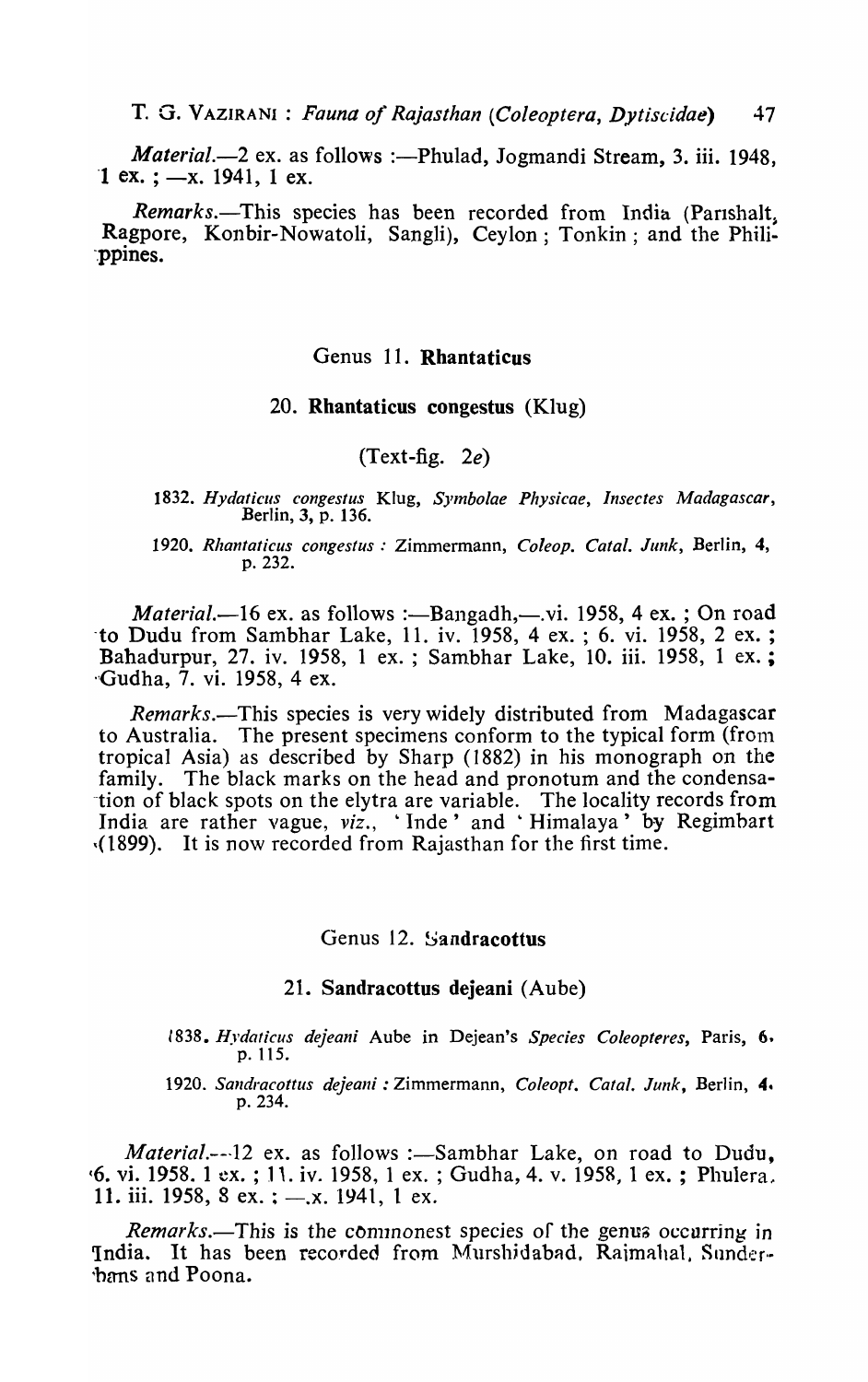## Genus 13. Cybister

## 22. Cybister tripunctatus asiaticus Sharp

- *1882 Cybister asiaticus* Sharp, *Sci. Trans. R. Dublin Soc.,* Dublin, 2, p. 731.
- 1920. *Cybister tripunctatus* var. *asiaticus* : Zimmermann, *Coleop. Catal. Junk.* Berlin, 4, p. 266.
- *1945. Cybister tripunctatus asiaticus:* Balfour-Browne, *Occ. Pap. Bishup' Mus.,* Honolulu, 28, No.7, pp. 121-122.

*Malerial.*-28 ex. as follows :-Sambhar Lake, Main line salt Reservoir, 22. iii. 1958, 1 ex. ; 12. xi. 1956, *Stn. 5*, 2 ex. ; Nathela tank, 28. ii. 1948, 2 ox. ; Mount Abu, 8. iii. 1948, 1 ex. ; Phulad, 1. iii. 1948, 3 ex. ; Jogmandi Stream, 3. iii. 1948, 4 ex. ; Sikar Dist. : Rampura, 9. xi. 1960, I ex.; Singaran, 10. xi. 1960, 1 ex.; Gangara, 10. xi. 1960, 1 ex. ; Malosi, 12. xi. 1960, 3 ex. ; Rashidpura, 11. xi. 1960, 1 ex. ; Dasaki Dhani, 13. xi. 1960, 2 ex. ; Charaubos, 13. xi. 1960, 2 ex. ; Piparali, 13. xi. 1960, 3 ex. ; Chokla Kabas, 14. xi. 1960, 1 ex.

*Remarks.*-This is a very widely distributed species. Various subspecies and aberrations have been described with full specific rank· Balfour-browne (t.c.) considers that the subspecies *asiaticus* is confined to<br>the Oriental Pegion and this view, has been followed here. One the Oriental Region and this view has been followed here. example was taken alive on the brine solution of 11° B. E. in Sambhar Lake.

## IV--SUMMARY

The paper deals with 22 species belonging to 13 genera of the family Dytiscidae. Previously only 3 species had been recorded from Rajasthan (from the Sambhar Lake). Thus, 19 species are *being* reported for the first time. Sixteen species have been collected within a radius of 16  $km$ . from the Sambhar Lake. Keys to the genera recorded from India  $a_{\mu}^{nd}$ to the species dealt with in this paper are provided. The figures of  $t^{he}$ male genitalia (penis only) of 9 species are given to facilitate identific ation.

#### **V-REFERENCES**

- BAID, C. I. 1959. Some preliminary notes on the insect life in Sambhar Lake.-J. *Bomba}' nat. Hist. Soc.,* Bombay, 56, pp. 361-363.
- BXLFOUR-BROWNE, J. 1936. On *Hydroporus intermixtus* Walker (Dytiscidae). *Ent. mon. Mag.*,—London, 72 (6), pp. 129-130.
- BALFOUR-BROWNE, F. 1950. British Water Beetles, 2, pp. i-xx, 1-394. figs. 90. London (Ray Society).
- GSCHWENDTNER, L. 1935 (1936.) Interassante und Neue Schwimmkafer des Indischen Museums in Calcutta.-Rec. *Indian Mus.*, Calcutta,. 37, pp. 365-374.